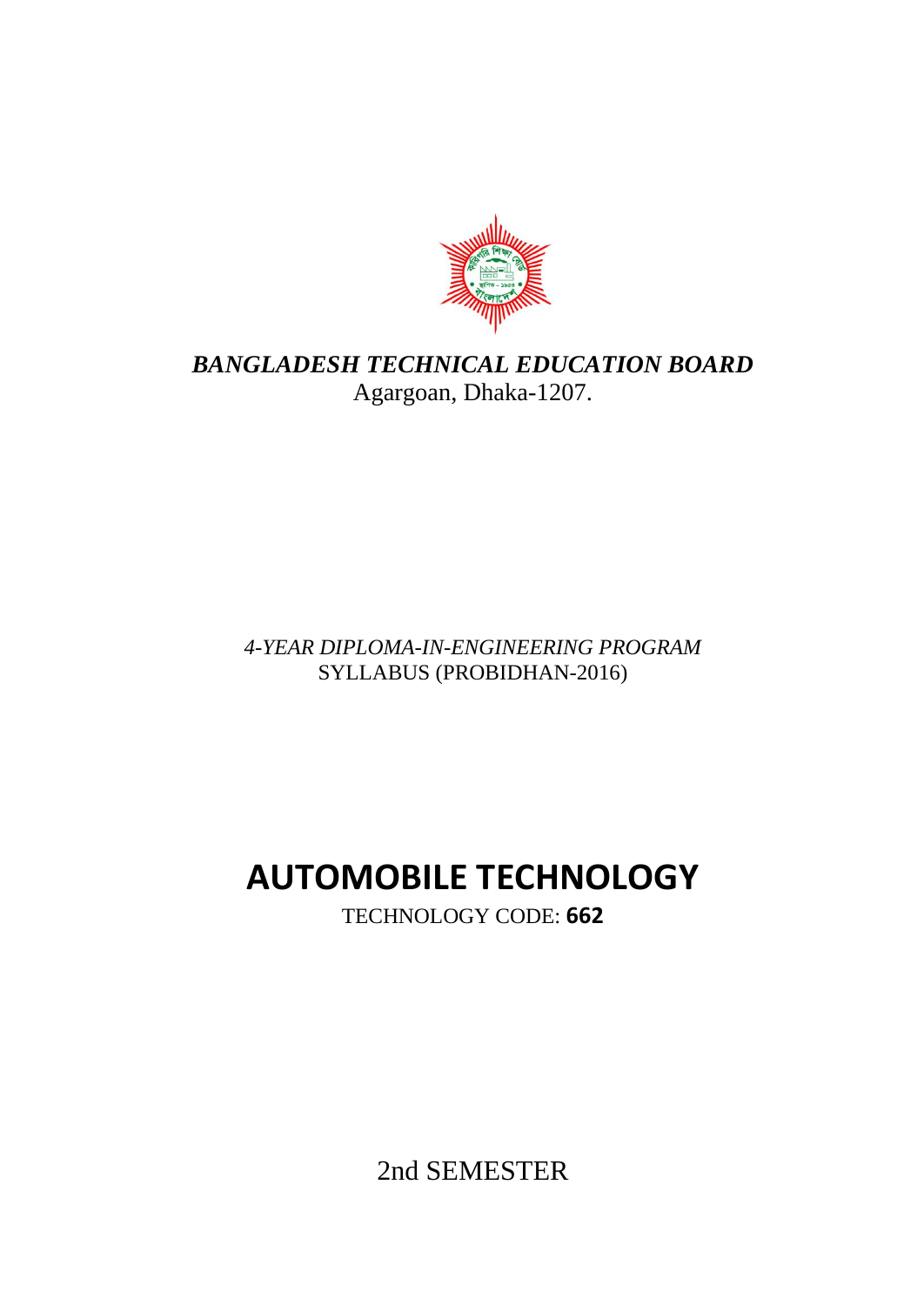## DIPLOMA IN ENGINEERING PROBIDHAN-2016

# **AUTOMOBILE TECHNOLOGY (662)**

| -<br>JLIVILJ I LIV |                                                            |                                               |                |   |              |               |                       |                  |              |     |
|--------------------|------------------------------------------------------------|-----------------------------------------------|----------------|---|--------------|---------------|-----------------------|------------------|--------------|-----|
|                    |                                                            |                                               |                |   | <b>Marks</b> |               |                       |                  |              |     |
| SI.                | <b>Subject</b><br>Code                                     | Name of the subject                           | т              | P |              | <b>Theory</b> |                       | <b>Practical</b> |              |     |
| No                 |                                                            |                                               |                |   |              | Cont.         | <b>Final</b><br>Cont. | <b>Final</b>     | <b>Total</b> |     |
|                    |                                                            |                                               |                |   |              | assess        | exam                  | assess           | exam         |     |
| $\mathbf{1}$       | 66221                                                      | Automotive Engine System<br>$-1$              | $\overline{2}$ | 3 | 3            | 40            | 60                    | 25               | 25           | 150 |
| $\overline{2}$     | 66712                                                      | <b>Electrical Engineering</b><br>Fundamentals | 3              | 3 | 4            | 60            | 90                    | 25               | 25           | 200 |
| 3                  | 65711                                                      | Bangla                                        | 3              | 3 | 4            | 60            | 90                    | 50               | $\Omega$     | 200 |
| 4                  | 65712                                                      | English                                       | 2              | 0 | 2            | 40            | 60                    | 0                | $\Omega$     | 100 |
| 5                  | 65921                                                      | Mathematics -2                                | 3              | 3 | 4            | 60            | 90                    | 50               | $\Omega$     | 200 |
| 6                  | 65912                                                      | Physics -1                                    | 3              | 3 | 4            | 60            | 90                    | 25               | 25           | 200 |
|                    | 16<br>15<br>21<br>75<br>320<br>Total<br>480<br>175<br>1050 |                                               |                |   |              |               |                       |                  |              |     |

# **2 nd SEMESTER**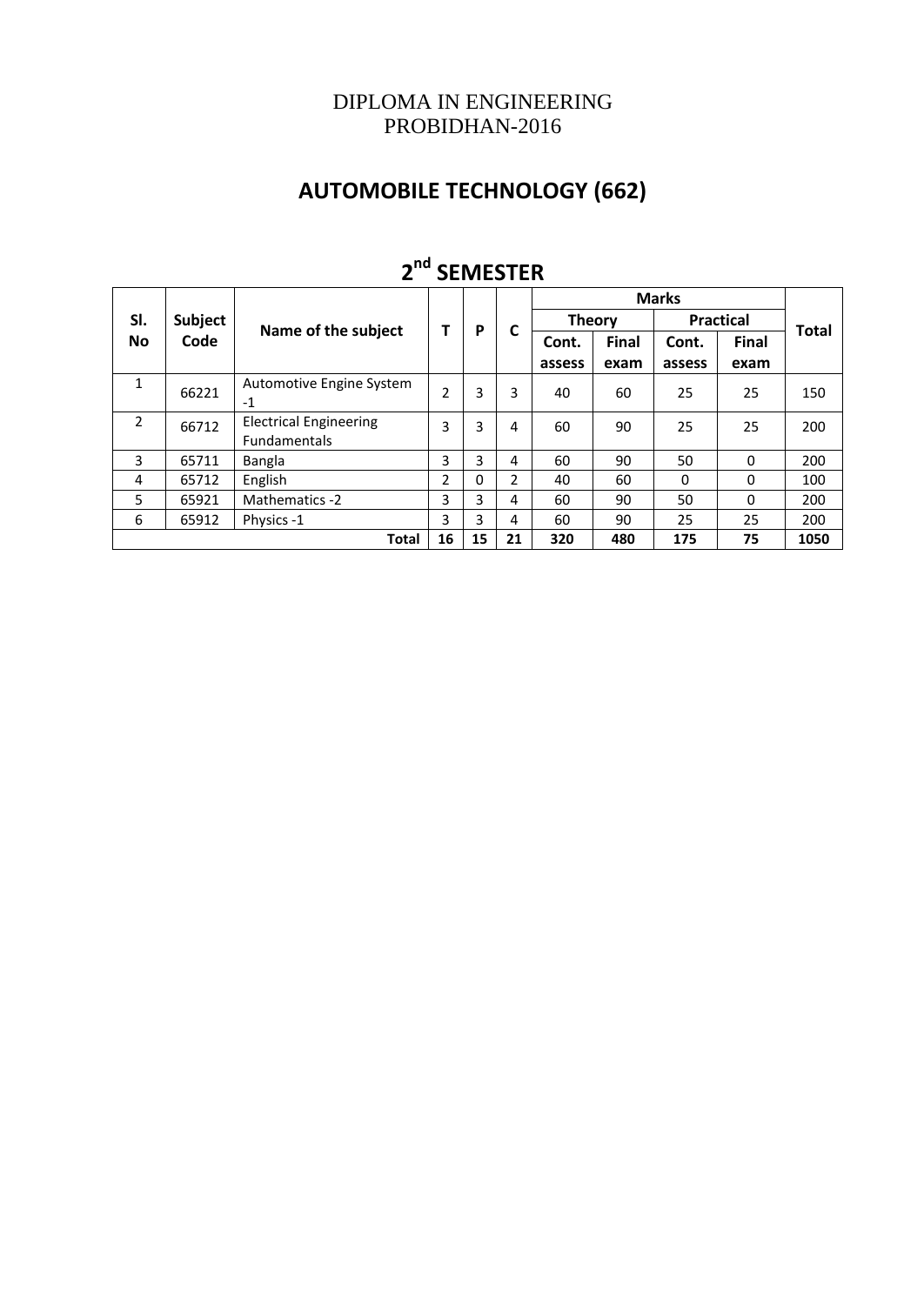## 66221 **AUTOMOTIVE ENGINE SYSTEM -1 T P C**

#### **OBJECTIVES**

To provide the students with an opportunity to acquire knowledge and skills of automobile engines and their systems with special emphasis on :

- $\Box$  Automobile engine & it's type.
- Automobile engine dimension.
- Engine parts.
- □ 2-stroke and 4-stroke engines.
- □ Operating principle of S.I and C. I engines.
- □ V-type and opposed cylinder engines.
- Wankel engine.
- $\Box$  Circular engine.
- Automobile gas turbine.
- Turbocharger and supercharger.
- **Automotive fastener.**

#### **SHORT DESCRIPTION**

Heat engine and their types, terms and factors related to the engine dimension, stationary and moving engine parts, 4-stroke S.I. and C.I. engine, 2-stroke S.I. and C.I. engines, Wankel engine, V-type and opposed cylinder engine, Circular engine, Automobile gas turbine, Super charger and turbo charger, **Automotive fastener** & engine performance.

#### **DETAIL DESCRIPTION Theory :**

#### **1 Understand engine and its types.**

- 1.1 Define engine.
- 1.2 Classify automotive engine.
- 1.3 Distinguish external & internal combustion engine
- 1.4 Explain combustion process of fuel in I.C engine.

#### **2 Understand the terms and factors related to engine dimension.**

- 2.1 Define TDC, BDC, bore, stroke, crank throw, clearance volume, swept volume, compression ratio, etc.
- 2.2 Define square engine, over square & under square engine.
- 2.3 Mention the advantages & disadvantage of square engine, over square & under square engine.
- 2.4 Identify different engine according to the val**v**e arrangement VIZ, I-head, L-head, F-head & T-head engine.
- 2.5 Identify different engine according to the cylinder arrangement VIZ, In line engine, V-engine, circular engine, Opposed engine.
- 2.6 Solve problems on Compression Ratio, piston displacement and clearance volume.

#### **3. Understand features of stationary engine parts.**

- 3.1 Identify the stationary engine parts.
- 3.2 Describe the functions, constructions and materials of cylinder head, block,oil pan & tappet cover.
- 3.3 Distinguish short & long block, mono block and individual block.
- 3.4 Describe the function, construction and types of cylinder liners.
- 3.5 Describe the function, construction and materials for exhaust and intake manifold.
- 3.6 Describe the function, construction, types and materials for engine bearing and valve guide.
- 3.7 Describe the function & Constriction of engine gaskets.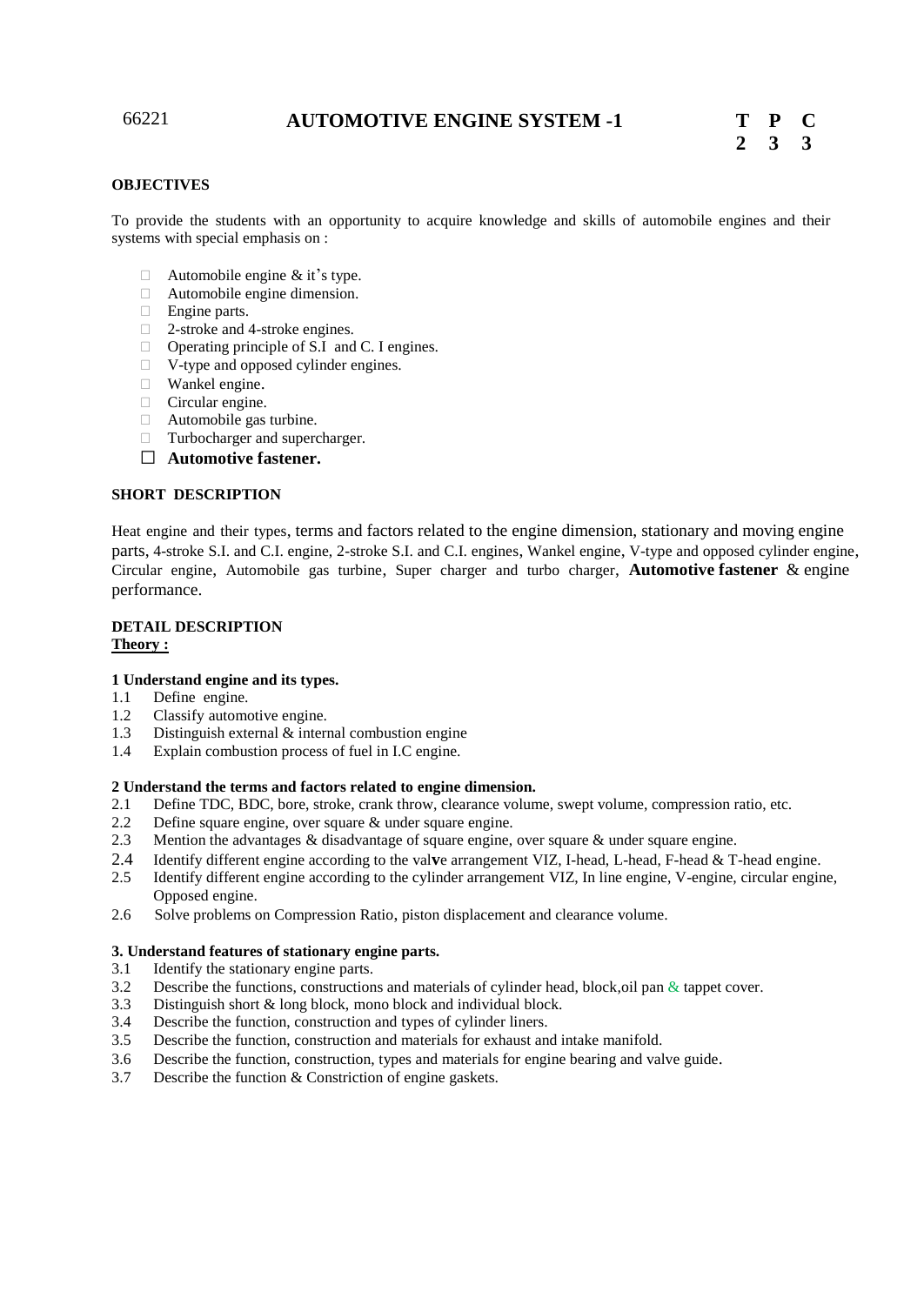#### **4. Understand features of moving engine parts.**

- 4.1 Identify the moving engine parts.
- 4.2 Describe the functions, construction, types and material used for crankshaft, camshaft, engine valves, piston, piston, piston rings, piston pins, connecting rod, timing gears, timing chain, timing belt and fly wheel.
- 4.3 Explain the advantage of piston, cylinder head, cylinder block & oil pan made of aluminum alloy.

#### **5. Understand the concept of spark ignition (SI) engine**

- 5.1 Describe 4-stroke of S.I. engine.
- 5.2 Interpret the 4-stroke events of S.I. engine with the P.V diagram.
- 5.3 Describe 2-stroke of S.I. engine.
- .5.4 Distinguish between 2-stroke cycle S.I. engine with 4-stroke cycle S.I engine.

#### **6. Understand the compression ignition (CI) engine.**

- 6.1 Describe 4-strokes of C.I. engine.
- 6.2 Interpret the 4-stroke events of diesel (C.I) engine with the P.V diagram.
- 6.3 Describe 2-stroke of C.I engine.
- 6.4 Distinguish between 2-stroke cycle C.I. engine with 4-stroke cycle C.I. engine.

#### **7 Understand the feature of wankel engine**

- 7.1 Define wankel or rotary engine.
- 7.2 Draw wankel or rotary engine.
- 7.3 Explain the working principles of operation of wankel or rotary engine.
- 7.4 Explain the advantages and disadvantages of wankel or rotary engine over piston engine.

#### **8 Understand the concept of V-type engine.**

- 8.1 State the meaning of V-type engine.
- 8.2 Describe the construction of V-type engine.
- 8.3 Describe the working principle of V-type engine.
- 8.4 Explain the advantages and disadvantages of V-type engine over inline engines.

#### **9 Understand the features of opposed cylinder engine.**

- 9.1 Define opposed cylinder engine.
- 9.2 Mention the type of opposed cylinder engine.
- 9.3 Describe the operation of opposed cylinder engine with the sketch.
- 9.4 Mention the advantage of opposed cylinder engine over inline engine**.**

#### **10 Understand the features of circular engine.**

- 10.1 Define circular engine.
- 10.2 Describe the operation of circular engine.
- 10.3 Mention the advantages of circular engine.
- 10.4 Mention the special use of circular engine.

#### **11 Understand the features of gas turbine.**

- 11.1 Define gas turbine.
- 11.2 Describe the principles of operation of gas turbine.
- 11.3 Explain advantages and disadvantages of gas turbine with other automobile engine.

#### **12 Understand the features of turbocharger and supercharger.**

- 12.1 Define supercharging.
- 12.2 Describe the operation of a supercharger.
- 12.3 Define turbo charging.
- 12.4 Describe operation of a turbocharger.
- **12.5** Mention the advantage of using turbocharger.
- **12.6** Distinguish the difference between supercharger & turbocharger.
- 12.7 Mention the advantage of using turbo intercooler.

#### **13 Understand the feature of Automotive fastners.**

- 13.1 Define automotive fasteners.
- 13.2 List the different type of fasteners used in automobile.
- 13.3 Mention the advantage of using automotive fastener.
- 13.4 Mention the use of different automotive fasteners.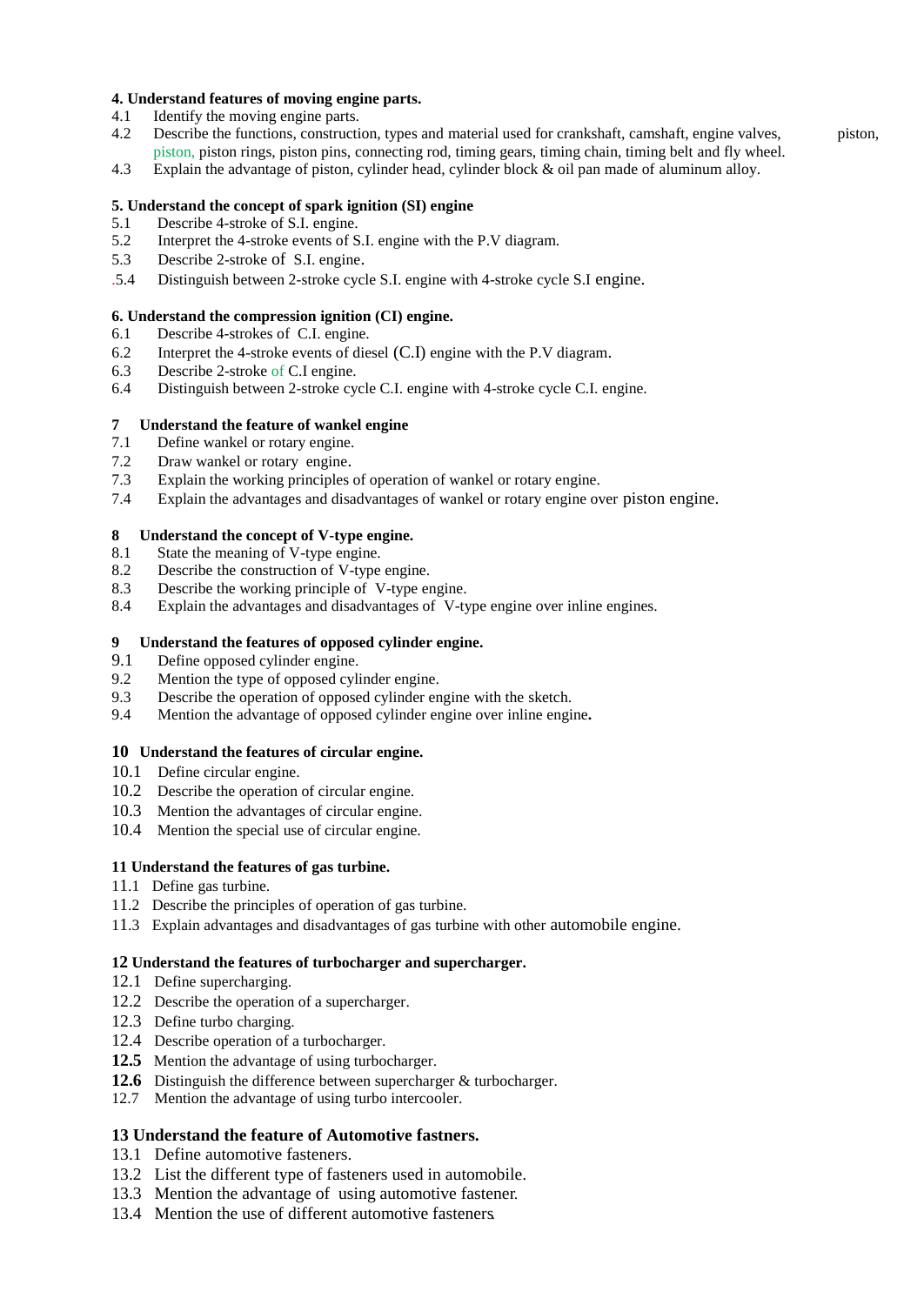#### **14 Understand the concept of engine efficiencies**

- 14.1 Explain volumetric efficiency, thermal efficiency & mechanical efficiency.
- 14.2 Solve problems relating to volumetric efficiency, thermal efficiency & mechanical efficency.

### **PRACTICAL**

- 1. Measure **engine capacity** & compression ratio of an engine.
- 2. Identify stationery & moving engine parts of an automobile engine.
- 3. Identify major components of S.I. engine and C.I. engine and differentiate them.
- 4. Demonstrate the construction of cylinder head, cylinder block, oil pan and other stationary parts of engine.
- 5. Demonstrate the construction of piston and connecting rod assembly  $\&$  engine bearings.
- 6. Demonstrate the construction of crank shaft, camshaft, the timing gar, timing chain & timing belt.
- 7. Demonstrate the operation of a 4-stroke **& 2-stroke** cycle petrol engine with the help of a model.
- 8. Demonstrate the operation of a **4-stroke &** 2-stroke cycle diesel engine with the help of a model.
- 9. Demonstrate the operation of V-type engine.
- 10. Demonstrate the operation of horizontal opposed piston engine.
- 11. Demonstrate the operation of circular engine.
- 12. Demonstrate the operation of gas turbine.
- 13. Demonstrate the operation of supercharger & turbocharger.

## **REFERENCE BOOKS**

- 1) Auto Mechanics Fundamentals- Martin W. Stockel& Martin T.Stokel -Goodheartwillcoks publisher)
- 2) Automobile Engineering R.B Gupta . (Khannapablisher)
- 3) Automobile Technology- N.K Giri (Khannapablisher)
- 4) Automobile Engineering K.K Ramalingam (Sci Tech publication)
- 5) Automobile Engineering -Dr. Kripal Singh (Standers publication)
- 6) The Automobile Harbans Singh Rayet (S. Chand publication)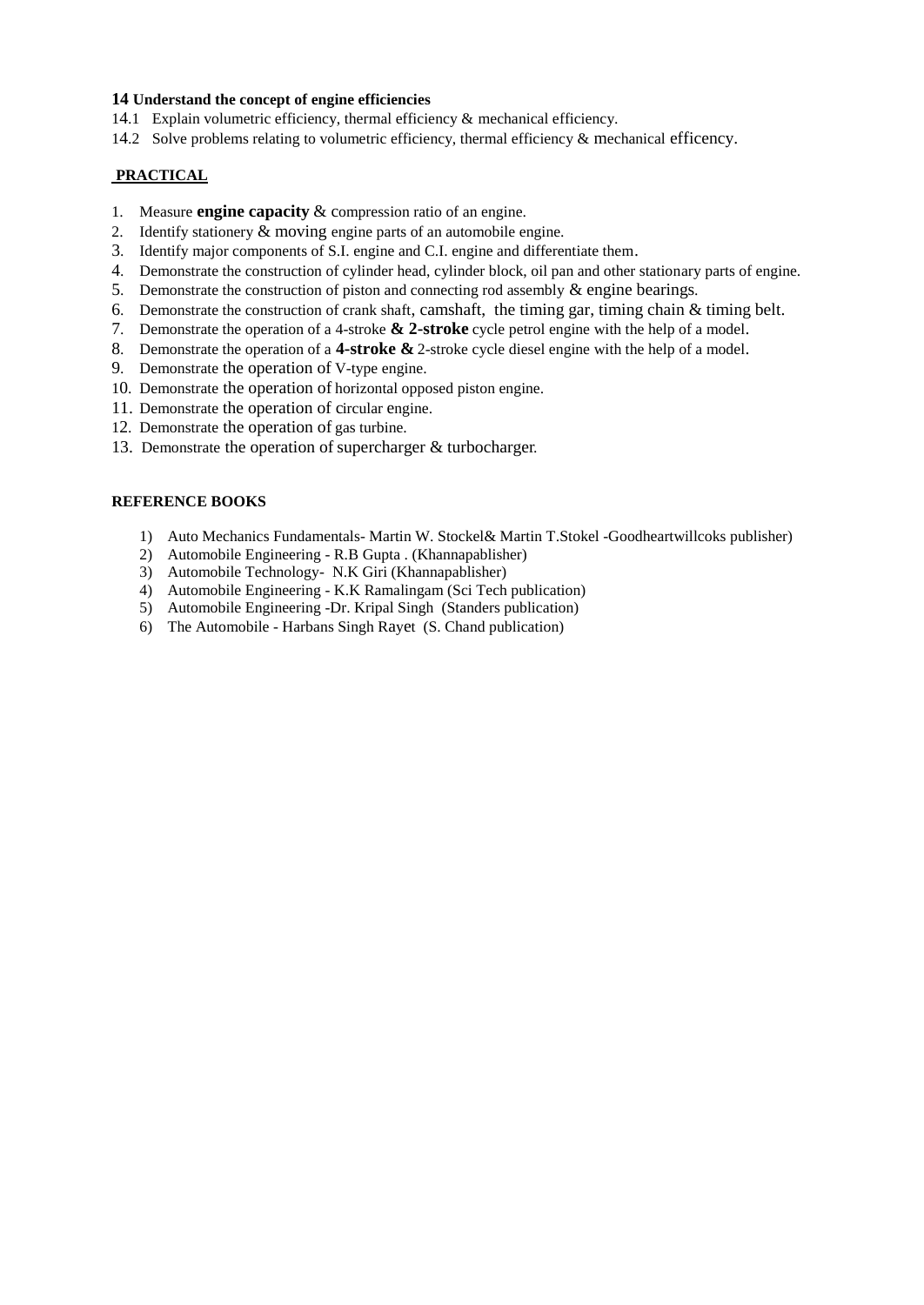## **66712 ELECTRICAL ENGINEERING FUNDAMENTALS T P C**

## **OBJECTIVES**

- To familiarize the basic electrical quantities  $\&$  laws and to apply them in solving problems of electrical circuits.
- To acquaint with electro-magnetism, electro-magnetic induction.
- To develop skill in electrical wiring.
- To familiarize with DC generator, AC generator, AC motor, DC Motor & Transformers.
- To appreciate the safety measures to be taken for electrical wiring.

## **SHORT DESCRIPTION**

Electric current; Voltage & Resistance; Conductors and insulators; Ohm's law; Kirchhoff's Law; Joule's law; Faraday's law; Basic electrical circuits; Power and energy; Electro-magnetic induction; House wiring; Controlling devices; Protective devices; Earthing; DC Motor, AC Motor, DC Generator; AC Generator; Transformer & Electricity Act/Rule.

## **DETAIL DESCRIPTION**

## **Theory :**

## **1 Understand electricity and its nature.**

- 1.1 State the meaning of electricity.
- 1.2 Describe the structure of atom.
- 1.3 Define current, voltage and resistance with unit.

## **2 Understand conductor semiconductor & insulator.**

- 2.1 Define conductor, semiconductor and insulator.
- 2.2 Describe the conductor, semiconductor and insulator.
- 2.3 List at least 5 conductors, 5 semiconductor and 5 insulators.
- 2.4 Describe the factors upon which the resistance of a conductor depends.
- 2.5 State laws of resistance.
- 2.6 Prove the relation  $R = \rho L/A$
- 2.7 Explain the meaning of resistivity and unit of resistivity.
- 2.8 Solve problems relating to laws of resistance.

## **3 Understand Ohm's Law**

- 3.1 State Ohm's law.
- 3.2 Deduce the relation between energy current, voltage and resistance.
- 3.3 Solve problems relating to Ohm's law.

## **4 Understand [Kirchhoff's Law](http://www.allaboutcircuits.com/textbook/direct-current/chpt-6/kirchhoffs-current-law-kcl/)**

- 4.1 State [Kirchhoff's](http://www.allaboutcircuits.com/textbook/direct-current/chpt-6/kirchhoffs-current-law-kcl/) current law.
- 4.2 Explain th[e Kirchhoff's](http://www.allaboutcircuits.com/textbook/direct-current/chpt-6/kirchhoffs-current-law-kcl/) current law.
- 4.3 Sate [Kirchhoff's](http://www.allaboutcircuits.com/textbook/direct-current/chpt-6/kirchhoffs-current-law-kcl/) Voltage law.
- 4.4 Explain th[e Kirchhoff's](http://www.allaboutcircuits.com/textbook/direct-current/chpt-6/kirchhoffs-current-law-kcl/) Voltage law.
- 4.5 Solve problem by [Kirchhoff's Law](http://www.allaboutcircuits.com/textbook/direct-current/chpt-6/kirchhoffs-current-law-kcl/)

## **5 Understand electric circuit.**

- 5.1 Define electric circuit.
- 5.2 Name the different types of electric circuits.
- 5.3 Define series circuit, parallel circuit and mixed circuit.
- 5.4 Describe the characteristic of series circuit and parallel circuit.<br>5.5 Calculate the equivalent resistance of series circuit and parallel
- 5.5 Calculate the equivalent resistance of series circuit and parallel circuit.
- 5.6 Solve problems relating to DC series circuit, parallel circuit and mixed circuit.
- 5.7 Define inductor, capacitor, inductive reactance & capacitive reactance.
- 5.8 Write the formula of inductive reactance, capacitive reactance & impedance.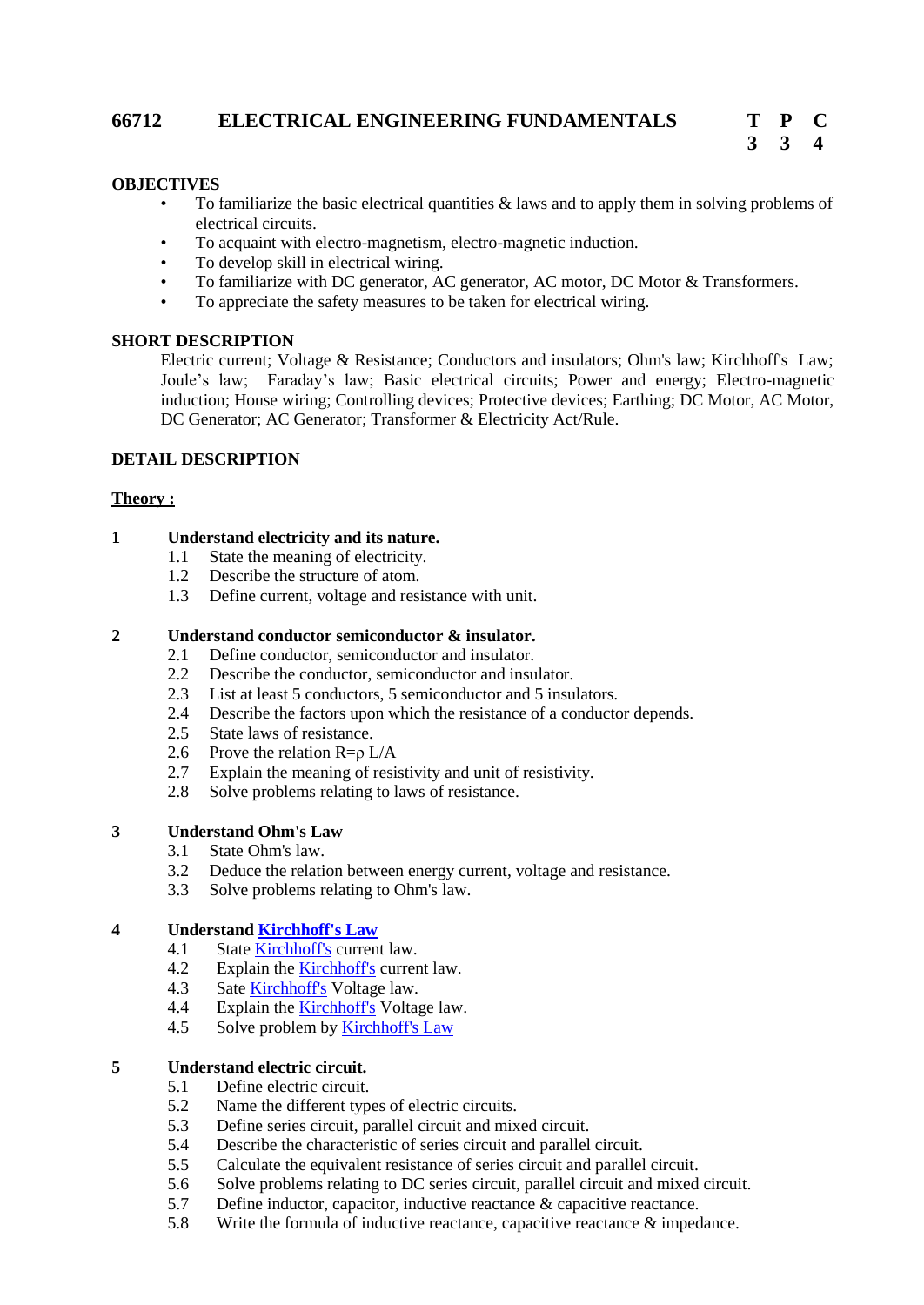## **6 Apply the concept of electrical power and energy.**

- 6.1 Define electrical power and energy.
- 6.2 State the unit of electrical power and energy.
- 6.3 Show the relation between electrical power and energy.
- 6.4 Name the instruments for measuring of electrical power and energy.
- 6.5 Draw the connection diagram of wattmeter and energy meter in an electrical circuit.
- 6.6 Solve problems relating to electrical power and energy Calculation.

## **7 Understand the principles of Joule's law.**

- 7.1 Explain Joule's law regarding the development of heat in electrical circuit.
- 7.2 Describe meaning of "J".
- 7.3 Solve problems relating to Joule's law.

## **8 Understand the Faraday's laws of Electro-magnetic Inductions**

- 8.1 Define Electro-magnetic Inductions.
- 8.2 Explain Faraday's laws of Electro-magnetic Induction.
- 8.3 Solve problems on Electro-magnetic Induction.

## **9 Understand the uses of wires and cables.**

- 9.1 Define electrical wires and cables.
- 9.2 Distinguish between wires and cables.
- 9.3 Uses of wires and cables.

## **10 Understand the different methods of house wiring.**

- 10.1 State the meaning of wiring.
- 10.2 List the types of wiring.
- 10.3 State the types of wiring used in:
	- a) Residential building.
	- b) Workshop
	- c) Cinema hall/Auditorium
	- d) Temporary shed
- 10.4 List the name of fittings used in different types of electrical wiring.

## **11 Understand the controlling and protective devices & uses of them.**

- 11.1 Define controlling device.
- 11.2 List the different types of controlling devices.
- 11.3 Define protective devices.
- 11.4 List the different types of protective devices.
- 11.5 Uses of different types of fuses used in house wiring.
- 11.6 Uses of different types of circuit breaker in house wiring.

## **12 Understand the necessity of earthing.**

- 12.1 Define earthing.
- 12.2 Describe the necessity of earthing.
- 12.3 List of different types of earthing.

## **13 Understand the principle of operation of transformer.**

- 13.1 Define transformer.
- 13.2 Describe the working principle of transformer.
- 13.3 Write the equation relating to voltage, current  $\&$  turns of primary  $\&$  secondary winding of transformer.
- 13.4 List the different losses of transformer.
- 13.5 Define transformation ratio (voltage, current and turns).
- 13.6 Solve problems on transformation ratio.

## **14 Concept of the principle of Electrical Machines**

- 14.1 Define electrical machine.
- 14.2 list of different types of electrical machines.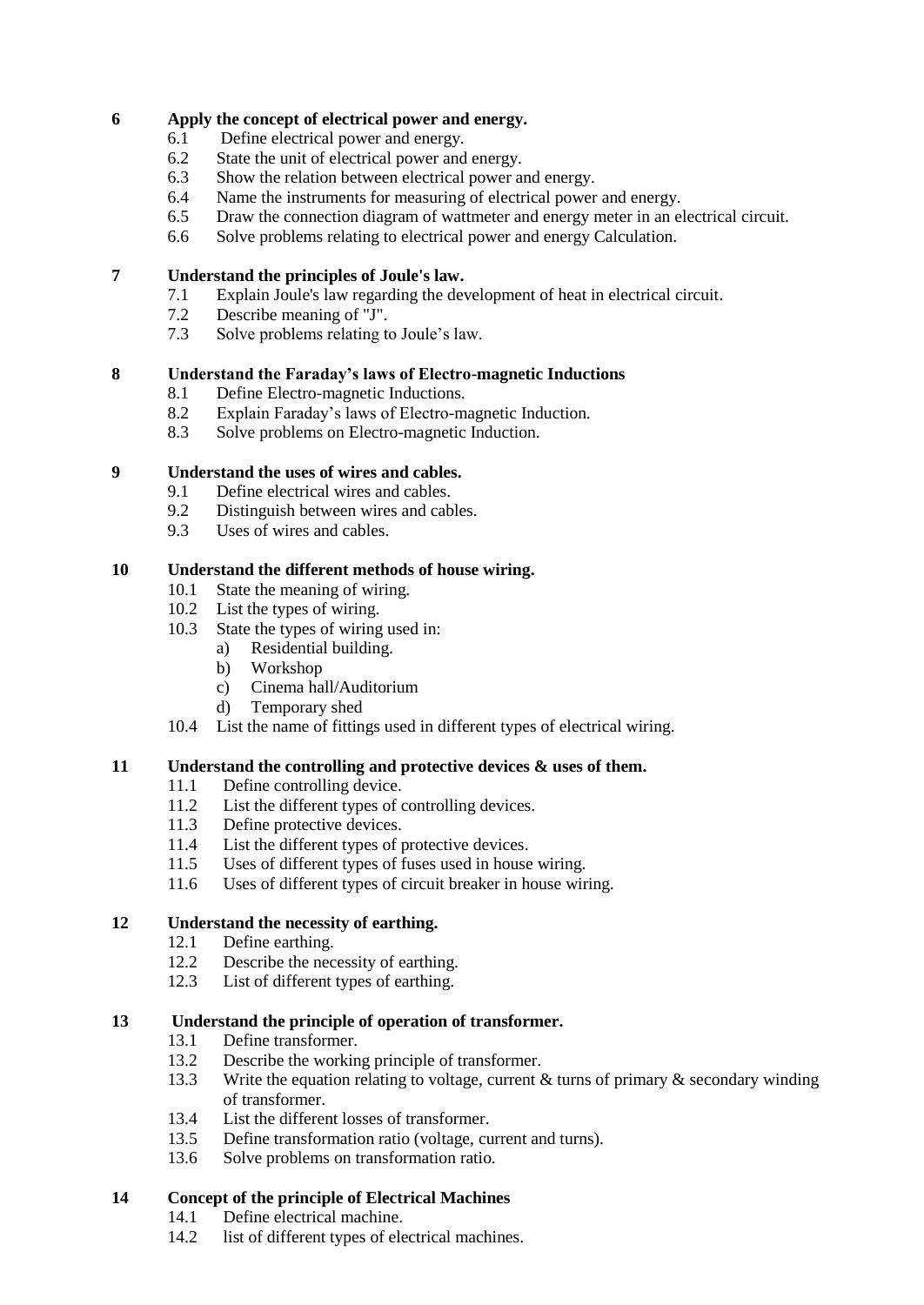- 14.3 Define generator.
- 14.4 List of different types of generator.
- 14.5 Uses of generator.
- 14.6 Define motor.
- 14.6 List of different types of motor.
- 14.7 Uses of motor.

## **Practical:**

## **1 Identify and use electrical measuring instruments.**

1.1 Identify Voltmeters, Ammeters, Clip-on meter, Frequency meter, Wattmeter, Energy meter and AVO meter.

- 1.2 Select & read the scale of given meters.
- 1.3 Connect correctly voltmeter, ammeter, watt meter and energy meter to a given circuit.

## **2 Show skill in verification of Ohm's Law.**

- 2.1 Sketch the circuit diagram for the verification of Ohm's Law.
- 2.2 List tools, equipment and material required for the experiment.
- 2.3 Prepare the circuit according to the circuit diagram using proper equipment.
- 2.4 Check all connections before the circuit is energized.
- 2.5 Verify the law by collecting relevant data.

## **3 Show skill in verification of** Kirchhoff's Law**.**

- 3.1 Sketch the circuit diagram for the verification of Kirchhoff's Law.
- 3.2 List tools, equipment and material required for the experiment.
- 3.3 Prepare the circuit according to the circuit diagram using proper equipment.
- 3.4 Check all connections before the circuit is energized.
- 3.5 Verify the laws by collecting relevant data.

## **4 Verify the characteristics of series and parallel circuits.**

- 4.1 Draw the working circuit diagram.
- 4.2 List tools, equipment and materials required for the experiment.
- 4.3 Prepare the circuit according to the circuit diagram using proper equipment.
- 4.4 Check all connections before the circuit is energized.

4.5 Record data and verify that in a series circuit total voltage and resistance is equal to the summation of individual voltage and resistance respectively but total current is equal to the individual current.

4.6 Record data and verify that for a parallel circuit supply voltage is equal to the branch voltage, supply current is equal to summation of branch currents.

## **5 Show skill in measuring the power of an electric circuit.**

5.1 Sketch the necessary circuit diagram of an electrical circuit with electrical load, ammeter, voltmeter and wattmeter.

5.2 Prepare the circuit according to the circuit diagram using ammeter, voltmeter and wattmeter. 5.3 Record the power, measured by the wattmeter and verify the reading with that of calculated from ammeter and voltmeter.

5.4 Compare the measured data with that of calculated and rated power.

## **6 Show skill in measuring the energy consumed in an electrical circuit.**

6.1 Sketch the necessary diagram of an electric circuit wattmeter, energy meter and electrical load.

6.2 Prepare the circuit according to the circuit diagram user wattmeter and energy meter. 6.3 Record the energy measured by the energy meter and verify with that of calculated from wattmeter for a fixed time.

## **7 Show skill in uses of hand tools, wires and cables.**

7.1 List the hand tools used in electrical wiring.

7.2 Identify the hand tools used in electrical wiring.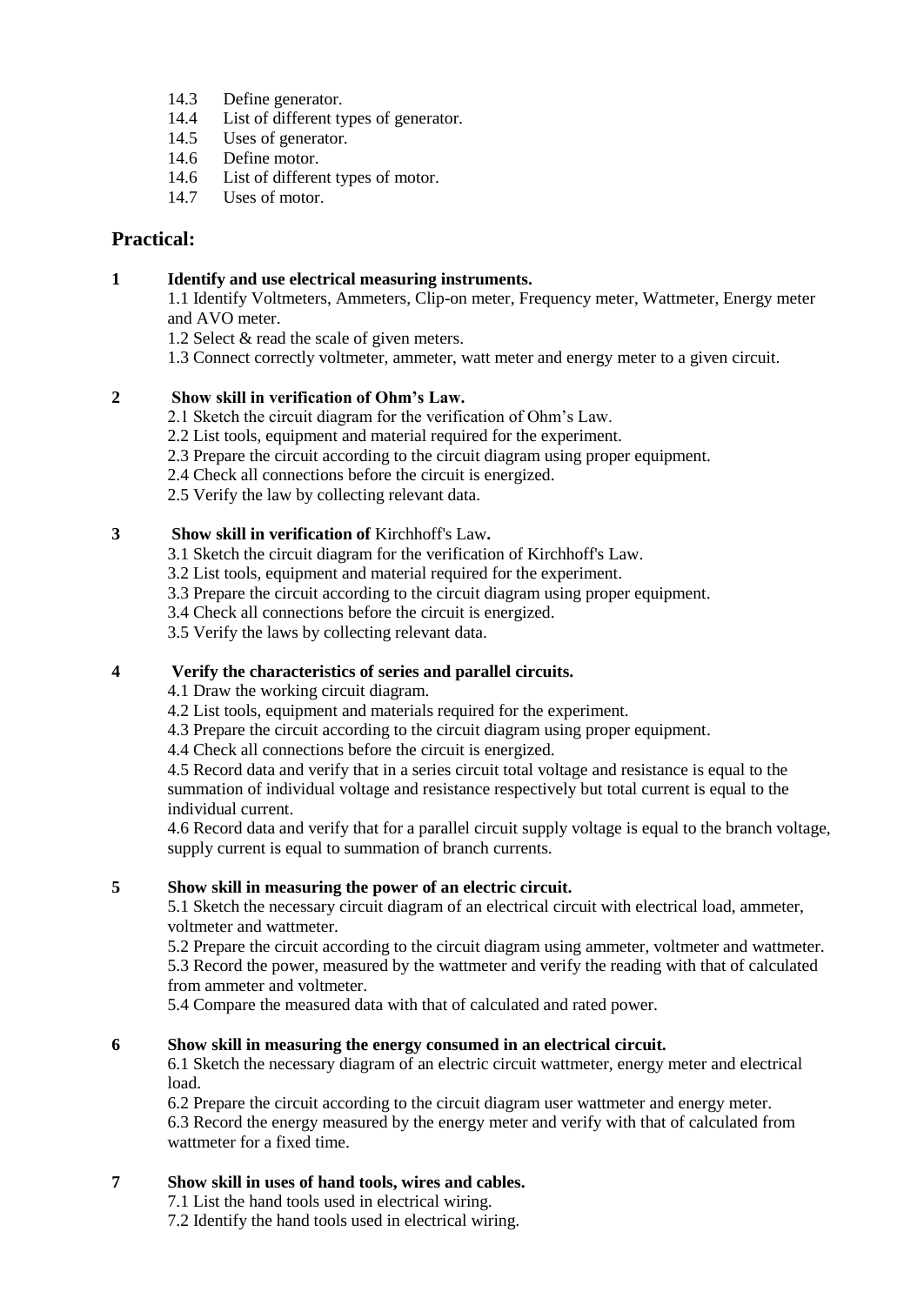- 7.3 Draw neat sketches of hand tools used in electrical wiring.
- 7.4 Identify different types of wires and cables.
- 7.5 Measure the diameter of the identified wire and cables using standard wire gauge.

## **8 Show skill in preparing wiring circuit of two lamps controlled from two points separately.** 8.1 Sketch a working circuit of two lamps controlled from two points separately. 8.2 Make the wiring circuit using required materials and equipment a wiring board.

8.3 Test the connection of circuit by providing proper supply.

## **9 Show skill in preparing wiring circuit of one lamp controlled from two points.**

- 9.1 Sketch a working diagram of one lamp controlled by two SPD tumbler Switches.
- 9.2 Complete the wiring circuit using required materials and equipment on wiring board.
- 9.3 Test the connection of circuit by providing proper supply.

## **10 Show skill in preparing wiring circuit of one bell with two indicating lamp controlled from two points.**

10.1 Sketch a working diagram of one bell with two indicating lamps controlled by two push button switch.

13.2 Make the wiring circuit using required materials and equipment in wiring board. 13.3 Test the connection of circuit by providing proper supply.

**11 Show skill in preparing wiring circuit of a fluorescent tube light.**

11.1 Sketch a working diagram of a fluorescent tube light circuit.

11.2 Make the connection of a fluorescent tube light circuit using required materials and equipment.

11.3 Test the connection of the circuit by providing supply.

## **12 Find the transformation ratio of a transformer.**

12.1 Develop a circuit to perform the experiment.

- 12.2 Select required equipment and materials.
- 12.3 Connect the components according to the circuit diagram.
- 12.4 Check the connections.
- 12.5 Record the primary  $(E_P)$  and secondary  $(E_S)$  voltages.
- 12.6 Calculate the transformation ratio using the relation

$$
\frac{E_S}{E_P} \!=\! \frac{N_S}{N_P} \!=K
$$

12.7 Note down the observations.

## **13 Start a 1-phase capacitor type motor/ceiling fan with regulator.**

- 13.1 Select the equipment and tools required for the experiment.
- 13.2 Sketch a working diagram.
- 13.3 Identify the two sets of coils.
- 13.4 Connect the capacitor with the proper set of coil.
- 13.5 Connect power supply to the fan motor.
- 13.6 Test the rotation of the motor opposite direction by changing the capacitor connection.

13.7 Note down the observations.

## **REFERENCE BOOKS**

| 1 A text book of Electrical Technology -B. L. Theraja |                 |
|-------------------------------------------------------|-----------------|
| 2 Basic Electricity                                   | -Charles W Ryan |
| 3 Basic Electrical theory and Practice                | -E. B. Babler   |
| 4 Electrical Machine                                  | -Siskind        |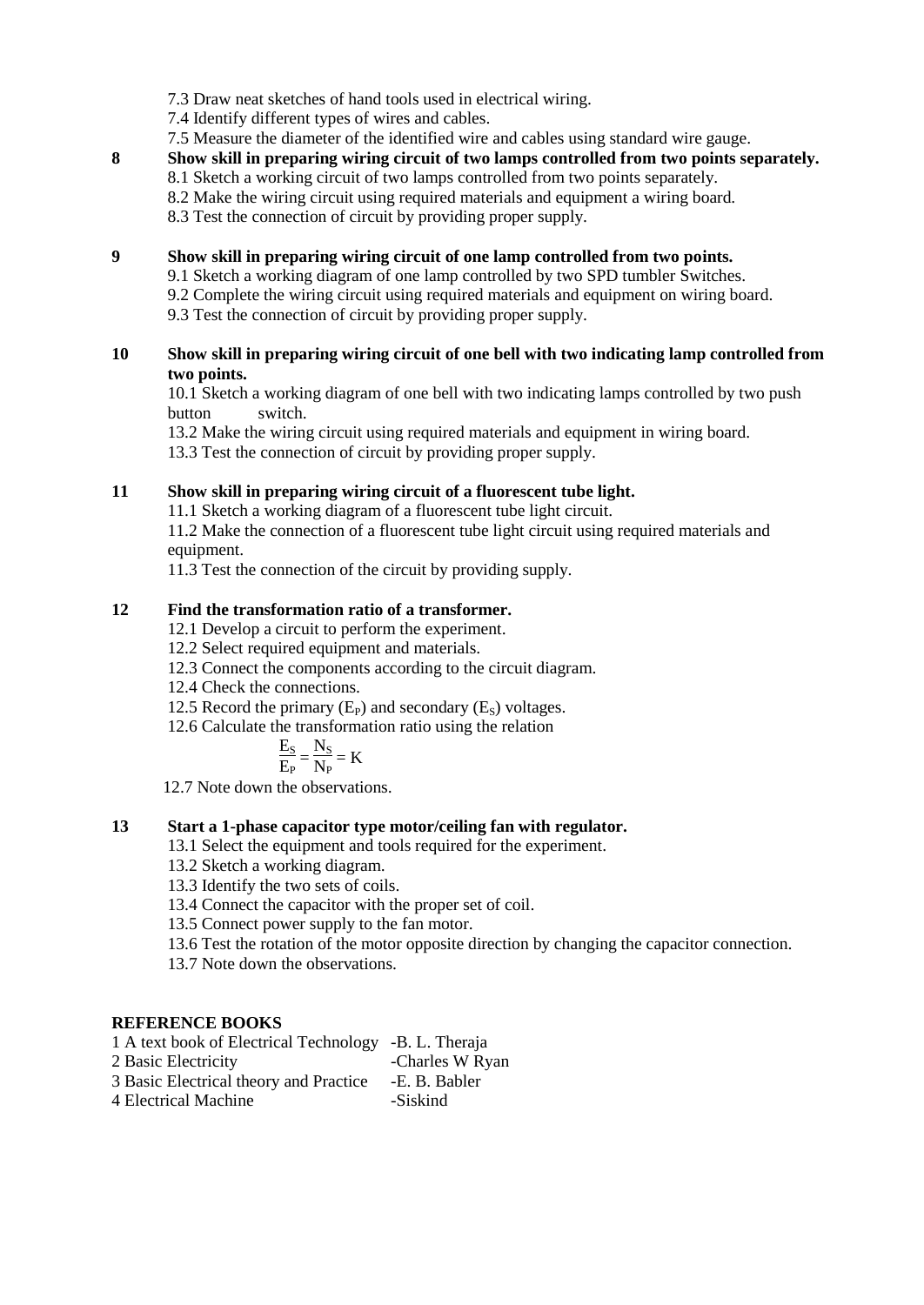## **65711 BANGLA T P C 3 3 4**

#### **D‡Ïk¨ :**

5. মাতৃভাষা হিসেবে বাংলা ভাষার প্রকৃতি ও বৈশিষ্ট্য সম্পর্কে ধারণা লাভ। ভাষার ব্যবহারে প্রায়োগিক যোগ্যতা অর্জন। ২.বাংলা সাহিত্য পঠন-পাঠনের মাধ্যমে জাতীয় চেতনা ,দেশপ্রেম ,মুক্তিযুদ্ধের চেতনা ,শুদ্ধাচার ,নীতি ও মূল্যবোধের উন্মেষ ঘটানো।

#### সংক্ষিপ্ত বিবরণী :

মাতৃভাষা ও সজনশীলতা : বাংলা ভাষা রীতির বিচিত্রতা , বানান রীতি , পত্র রচনা এবং কবিতা , প্রবন্ধ , নাটক , উপন্যাস ও ছোট গল্প ।  $\overline{R}$ শিদ বিবরণী:

#### **১.বাংলা ভাষার প্রয়োগ:**

ক)বাংলা ভাষা $:$ ভাষার সংজ্ঞা, বাংলা ভাষা রীতি - সাধু, চলিত, আঞ্চলিক বা উপভাষা (সংজ্ঞা, বৈশিষ্ট্য, পার্থক্য ও উদাহরণ) খ) বাংলা বানান রীতি ও শব্দ প্রয়োগ:  $\sqrt{2}$ .বাংলা একডেমির প্রমিত বানান রীতি, ণ-তু ও ষ-তু বিধি

২. শব্দ ও শব্দের শ্রেণি বিভাগ (সংজ্ঞা, শব্দের গঠন, উৎস বা উৎপত্তি ও অর্থগত) ৩.বাক্য প্ৰকরণ ও গঠন রীতি (সংজ্ঞা, বাক্য গঠন এবং প্রকার) গ) পত্র রচনা: .<br>আবেদন পত্র (চাকুরি, ছুটি), চাকুরিতে যোগদান পত্র, মানপত্র, স্মারকলিপি, সংবাদপত্রে প্রকাশের জন্য পত্র

#### ২. বাংলা সাহিত্য:

#### **K. KweZv :**

- ১.বঙ্গভাষা –মাইকেল মধুসূদন দত্ত
- ২. সোনার তরী রবীন্দ্র নাথ ঠাকুর
- ৩. উমর ফারুক –কাজী নজরুল ইসলাম
- $8.$  বাংলার মুখ আমি– জীবনানন্দ দাশ
- $\alpha$ . আসাদের শার্ট শামসুর রাহমান
- ৬. স্বাধীনতা শব্দটি কি করে আমাদের হলো? নির্মলেন্দ গুণ

#### খ. প্ৰবন্ধ**:**

- ১. অৰ্ধাঙ্গী −রোকেয়া সাখাওয়াত হোসেন
- ২.বইকেনা সৈয়দ মুজতবা আলী
- গ. একাঙ্কিকা (নাটিকা): মানুষ –মুনীর চৌধুরী
- **ঘ. উপন্যাস:** লালসালু সৈয়দ ওয়ালী উল্লাহ

#### **O.‡QvU Mí:**

- $\mathcal{S}$ . হৈমন্তী রবীন্দ্র নাথ ঠাকুর
	- ২. একুশের গল্প জহির রায়হান
		- ৩. পাতালেহাসপাতালে হাসান আজিজুল হক

## ব্যবহারিক

#### **১.নিৰ্ধারিত বক্ত়তা :**

বাংলাদেশ ও বাঙালি সংস্কৃতি, বিভিন্ন জাতীয় দিবস ( একুশে ফেব্রুয়ারি ও আন্তর্জাতিক মাতৃভাষা দিবস, শ্বাধীনতা দিবস, বিজয় দিবস,জাতীয় শোক দিবস, মুজিব নগর দিবস, মহান মে দিবস)

প্ৰাতিষ্ঠানিক বক্তৃতা- নবাগত শিক্ষক/ছাত্ৰছাত্ৰীদের বরণ, গুরুত্বপূর্ণ ব্যক্তিবর্গের আগমন উপলক্ষে বক্তৃতা।

#### ২. উপস্থিত বক্ত়তা :

বিষয়বস্তু উন্মুক্ত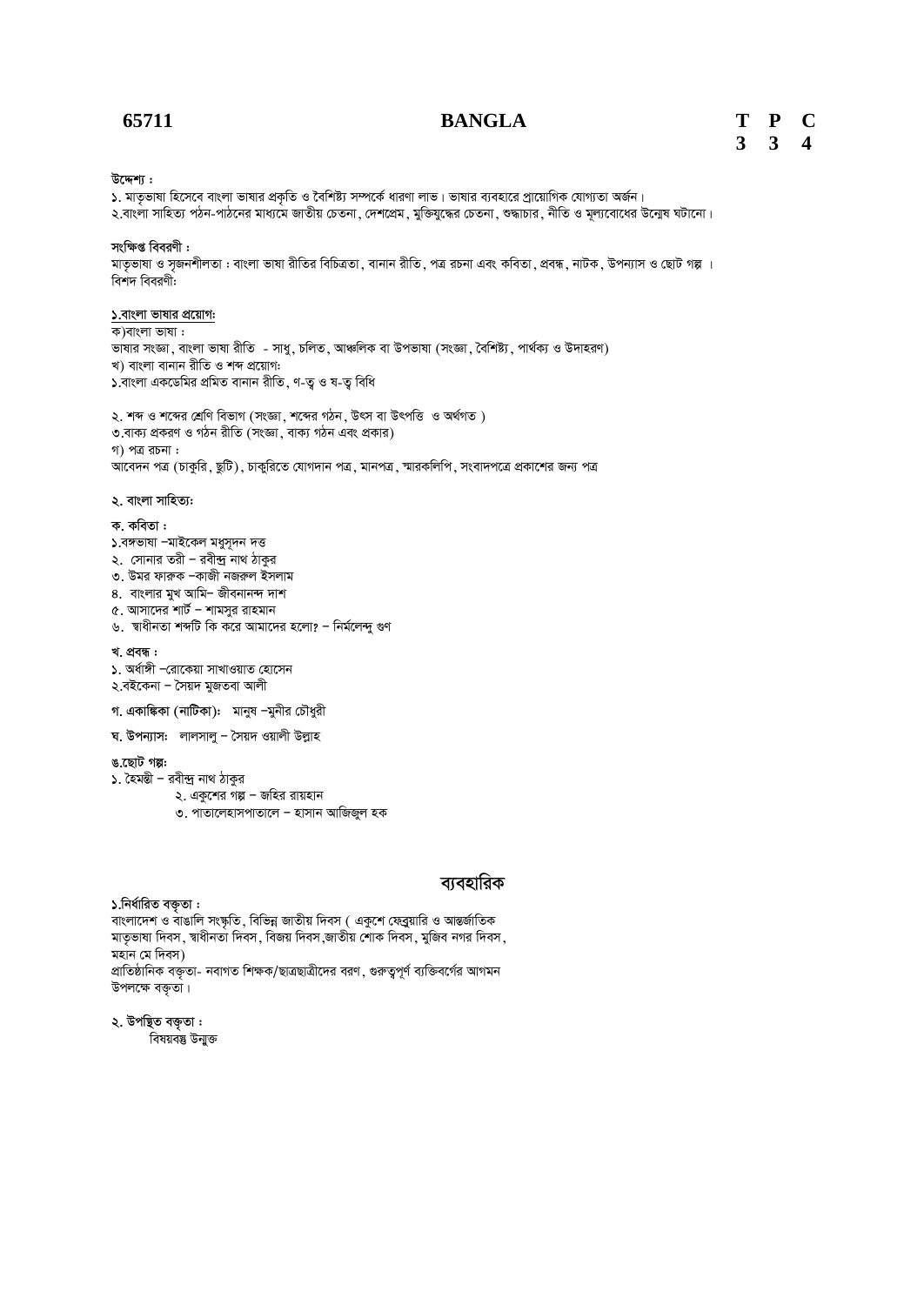### ৩.আবৃত্তি :

- ১. মানুষ কাজী নজরুল ইসলাম
- ২. আকাশ নীলা জীবনানন্দ দাশ
- ৩. পল্লী জননী -জসীম উদ্দীন
	- $8.$  ছাড়পত্ৰ সুকান্ত ভট্টাচাৰ্য
	- 5. †Zvgv‡K cvIqvi Rb¨ †n ¯^vaxbZv kvgmyi ivngvb
	- e.<br>৬. নিষিদ্ধ সম্পাদকীয় হেলাল হাফিজ

8. বিতৰ্ক (নমুনা)

সংস্কৃতিই আধুনিক মানুষের ধর্ম তথ্য প্রযুক্তির অবাধ ব্যবহারই যুব সমাজেরঅবক্ষয়ের মূল কারণ গতানুগতিক শিক্ষা নয় কৰ্মমুখি শিক্ষাই অৰ্থনৈতিক মুক্তির চাবিকাঠি ালকের অসাবধনতাই সড়ক দুর্ঘটনার প্রধান কারণ কাৰত কৰা হৈছে।<br>মুক্তিযুদ্ধের চেতনাই অসাম্প্রদায়িক বাংলাদেশ প্রতিষ্ঠার মূলমন্ত্র ্বী কৰা আৰু সকলো সকলো আৰু কাৰণ কৰা হৈছে।<br>প্ৰযুক্তির বিকাশই প্ৰকৃতি বিনাশের একমাত্র কারণ  $\alpha$ . প্ৰতিবেদন প্ৰণয়ন ও উপস্থাপন: 'ছানীয় বিভিন্ন সমস্যা ও অনুসন্ধানী যে কোন বিষয়।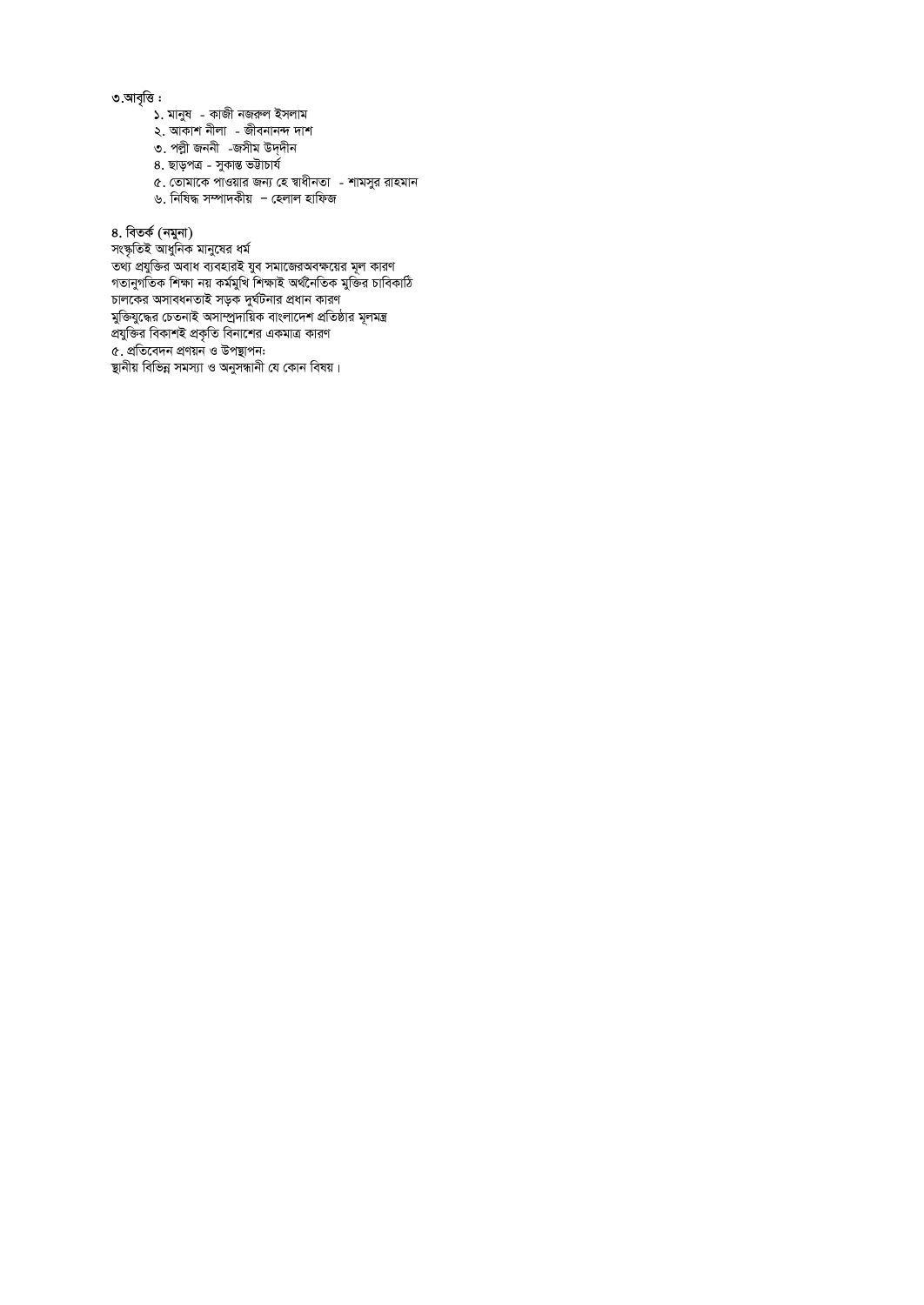**65712 ENGLISH T P C**

| T            | P | C |
|--------------|---|---|
| $\mathbf{2}$ | 0 | 2 |

# **Objectives:**

After The Completion of the Course, Learners Will Be Able To Develop-

- Reading, Listening With Understanding
- The Fluency Of Speech
- Grammatical Accuracy With Emphasis On Spelling  $&$  Punctuation
- **•** Creative Writing

## **Seen Comprehension: (Marks-20)**

| Unit                                             | <b>Lesson</b>  | <b>Title</b>                          |
|--------------------------------------------------|----------------|---------------------------------------|
| People Or Institutions Making History (Unit One) |                | Nelson Mandela , From Apartheid       |
|                                                  |                | Fighter To President                  |
|                                                  | 2              | The Unforgettable History             |
| Food Adulteration (Unit Three)                   | 1              | Food Adulteration Reaches Height      |
|                                                  | 2              | Eating Habit And Hazards              |
| Human Relationship (Unit Four)                   | $\overline{2}$ | Love And Friendship                   |
| Environment And Nature (Unit Eight)              |                | Water, Water Everywhere               |
|                                                  | 5              | Kuakata: Daughter Of The Sea          |
|                                                  |                | Some Of The Greatest Scientific       |
| Greatest Scientific Achievement (Unit Thirteen)  |                | Achievements Of The Last 50 Years     |
|                                                  | $\overline{2}$ | Science And Technology Against An     |
|                                                  |                | Age-Old Disease                       |
| Art And Music (Unit Fourteen)                    |                | What Is Beauty?                       |
|                                                  | $\mathcal{R}$  | Crafts In Our Time                    |
| Tours And Travels (Unit Fifteen)                 |                | Travelling To A Village In Bangladesh |
|                                                  | 4              | The Wonders of Vilayet                |

N.B: The Unit Mentioned Refers To The Text Book (1<sup>st</sup> Paper) English For Today For Class 11-12 By National Curriculum & Text Book Board, Dhaka.

## **Grammar (Marks-20)**

## **1. (A) Uses of Articles.**

(B) Uses of Tense \*(Right Forms Of Verbs with Indicators)

(C) Classify Verbs: (Regular and Irregular Verbs, Auxiliary, Principal, Finite, Non-Finite Verbs,)

## **2. Sentence:**

- (A) Changing Sentences: (Assertive, Interrogative, Optative, Imperative, Exclamatory Simple, Complex and Compound), Comparison of Adjectives/Adverbs
- (B) Question Making: WH, Yes/No, Tag Question
- 3. Enrich Vocabulary: Synonyms, Antonyms; Suffix And Prefix.
- 4. Voice, Narration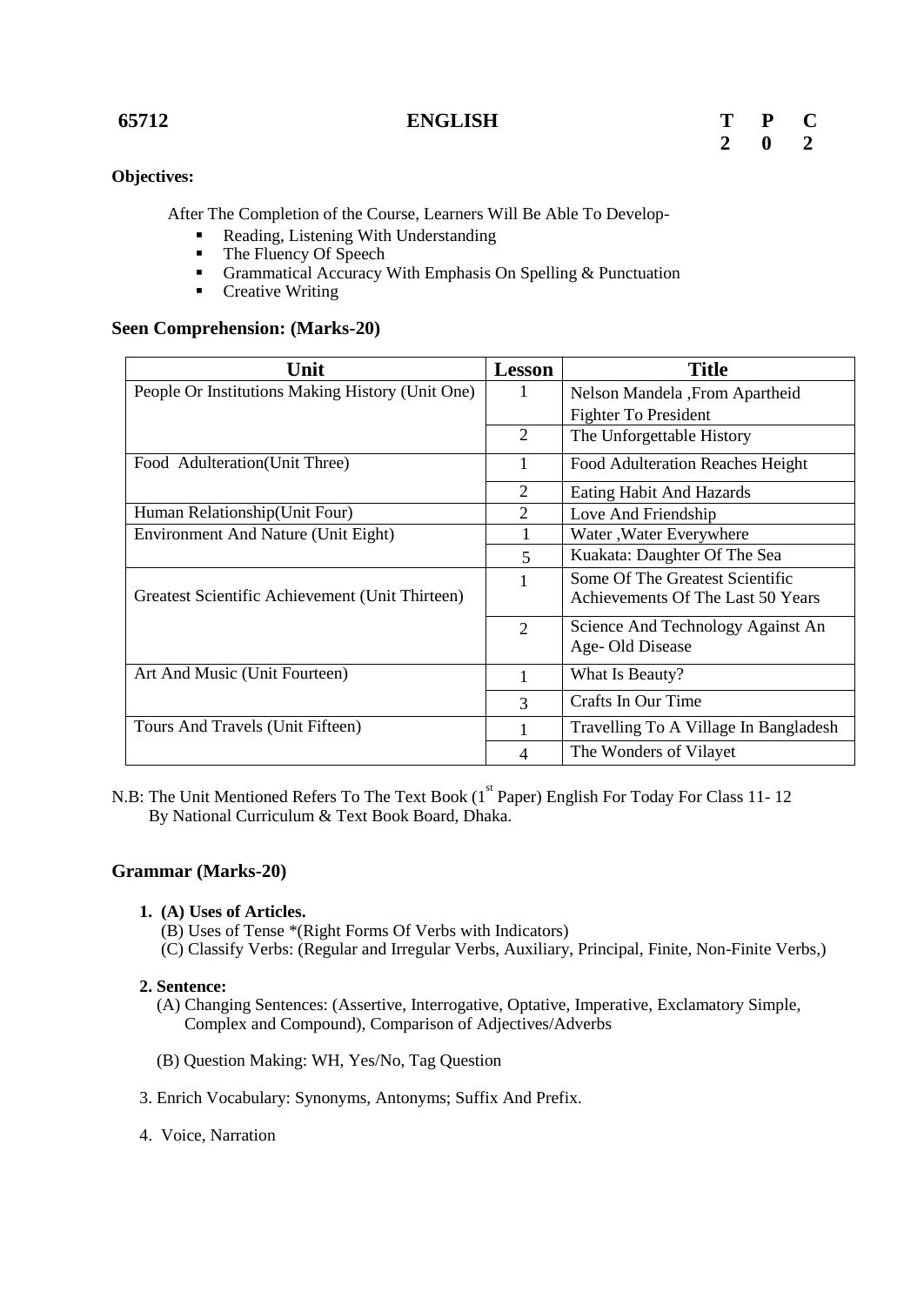## 5. Sentence Analysis:

Study of Part of Speech, (Type Of Verbs-Regular and Irregular Verbs, Auxiliary and Principal Verb) Study of Phrases and Clauses (Noun/ Adjective/ Verb/ Participle /Adverbial/ Prepositional Phrases and Principal /Sub Ordinate /Co Ordinate Clauses)

## **Free Writing (Marks -20)**

- 1. Write Dialogues: (With Teacher, Principal, Shopkeeper, Hotel Manager, Station Master, Newcomer, Buyers, Doctor, Friend, Colleagues Etc).
- 2. Report Writing On Different Events/ Occasions/ Accidents.
- 3. Writing Situational Personal and Official Letters.
- 4. Writing Job Application with CV /Appointment Letter / Joining Letter
- 5. Write A Guided Paragraph With Questions.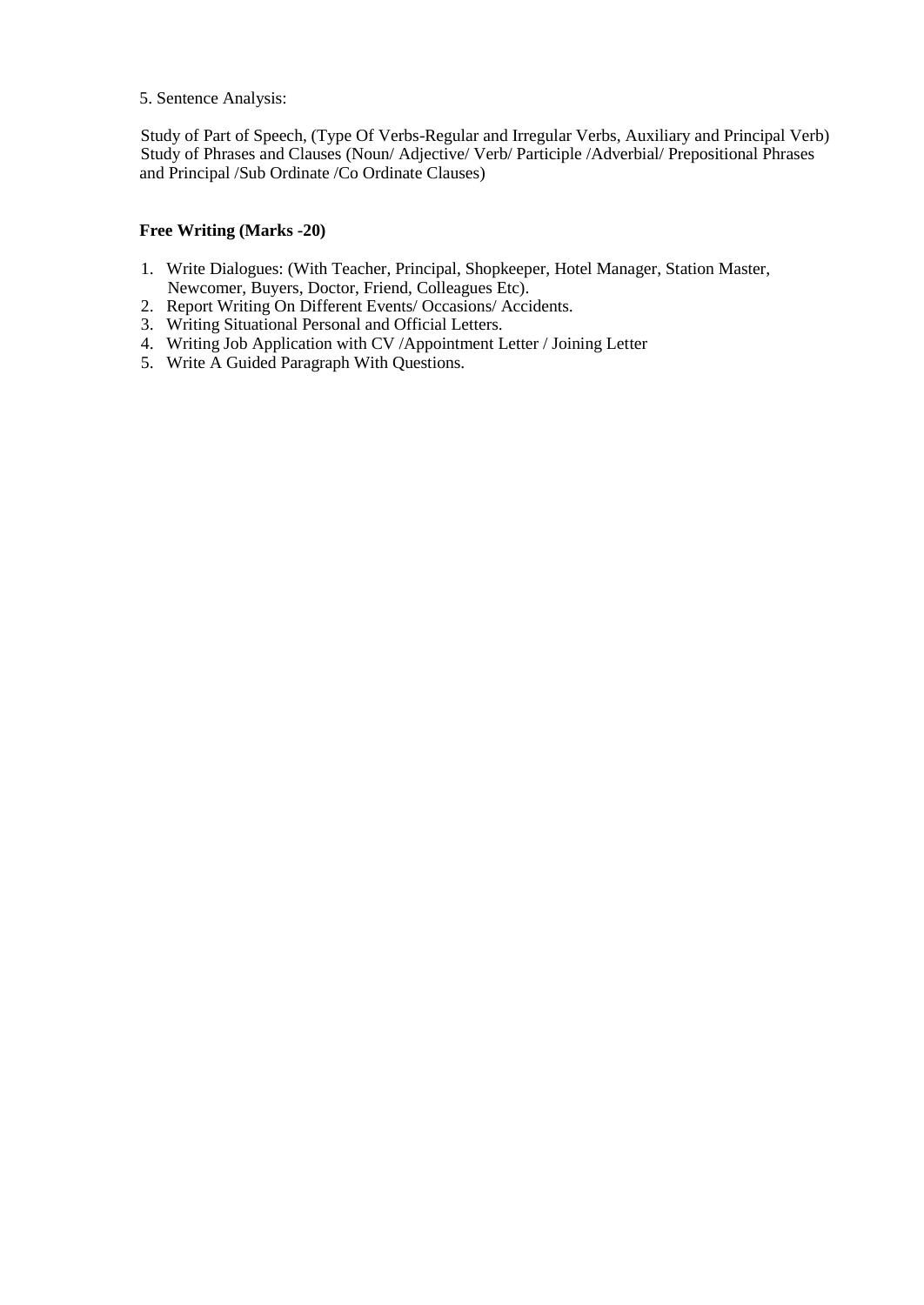## **65921 MATHEMATICS -2 T P C**

### *OBJECTIVES*

- To enable in solving the simultaneous equations with the help of determinant and matrix.
- To make understand the exponential series.
- To provide ability to apply the knowledge of differential calculus in solving problem like slope, gradient of a curve, velocity, acceleration, rate of flow of liquid etc.
- To enable to apply the process of integration in solving practical problems like calculation of area of a regular figure in two dimensions and volume of regular solids of different shapes.

#### *SHORT DESCRIPTION*

**Algebra :** Determinants, Matrix, Exponential Series.

| Trigonometry: Inverse circular functions, Properties of triangle and solution of triangles. |  |  |  |  |
|---------------------------------------------------------------------------------------------|--|--|--|--|
|                                                                                             |  |  |  |  |

| <b>Differential Calculus</b> | : Function and limit of a function, differentiation with the help of limit, differentiation                                          |
|------------------------------|--------------------------------------------------------------------------------------------------------------------------------------|
|                              | of functions, geometrical interpretation of $\frac{dy}{dx}$ , successive differentiation and                                         |
|                              | Leibnitz theorem, partial differentiation.                                                                                           |
| <b>Integral Calculus</b>     | : Fundamental integrals, integration by substitutions, integration by parts, integration<br>by partial fraction, definite integrals. |

## *DETAIL DESCRIPTION*

#### **ALGEBRA :**

## **1 Apply determinants to solve simultaneous equations.**

- 1.1 Expand a third order determinant.
- 1.2 Define minor and co-factors.
- 1.3 State the properties of determinants.
- 1.4 Solve the problems of determinants.
- 1.5 Apply Cramer's rule to solve the linear equation.

## **2 Apply the concept of matrix.**

- 2.1 Define matrix, null matrix, unit matrix, square matrix. column matrix, row matrix, inverse matrix, transpose matrix, adjoin matrix, rank of a matrix, singular matrix.
- 2.2 Explain equality, addition and multiplication of matrix.<br>2.3 Find the rank of a matrix.
- 2.3 Find the rank of a matrix.<br>2.4 solve the problems of the
	- solve the problems of the following types:
		- i) Solve the given set of linear equations with the help of matrix.
		- ii) Find the transpose and adjoin matrix of a given matrix.

#### **3 Understand exponential series.**

- 3.1 Define e.
- 3.2 Prove that e is finite and lies between 2 and 3.

3.3 Prove that 
$$
e^x = 1 + \frac{x}{L^1} + \frac{x^2}{L^2} + \frac{x^3}{L^3} + \frac{x^4}{L^4}
$$
 ...... to  $\infty$ 

3.4 Solve problems of the followings types :

i) 
$$
1 + \frac{1}{L^2} + \frac{1}{L^4} + \frac{1}{L^6} + \dots
$$
 to ∞  
ii)  $\frac{1}{L^2} + \frac{1+2}{L^3} + \frac{1+2+3}{L^4} + \frac{1+2+3+4}{L^5} + \dots$  to ∞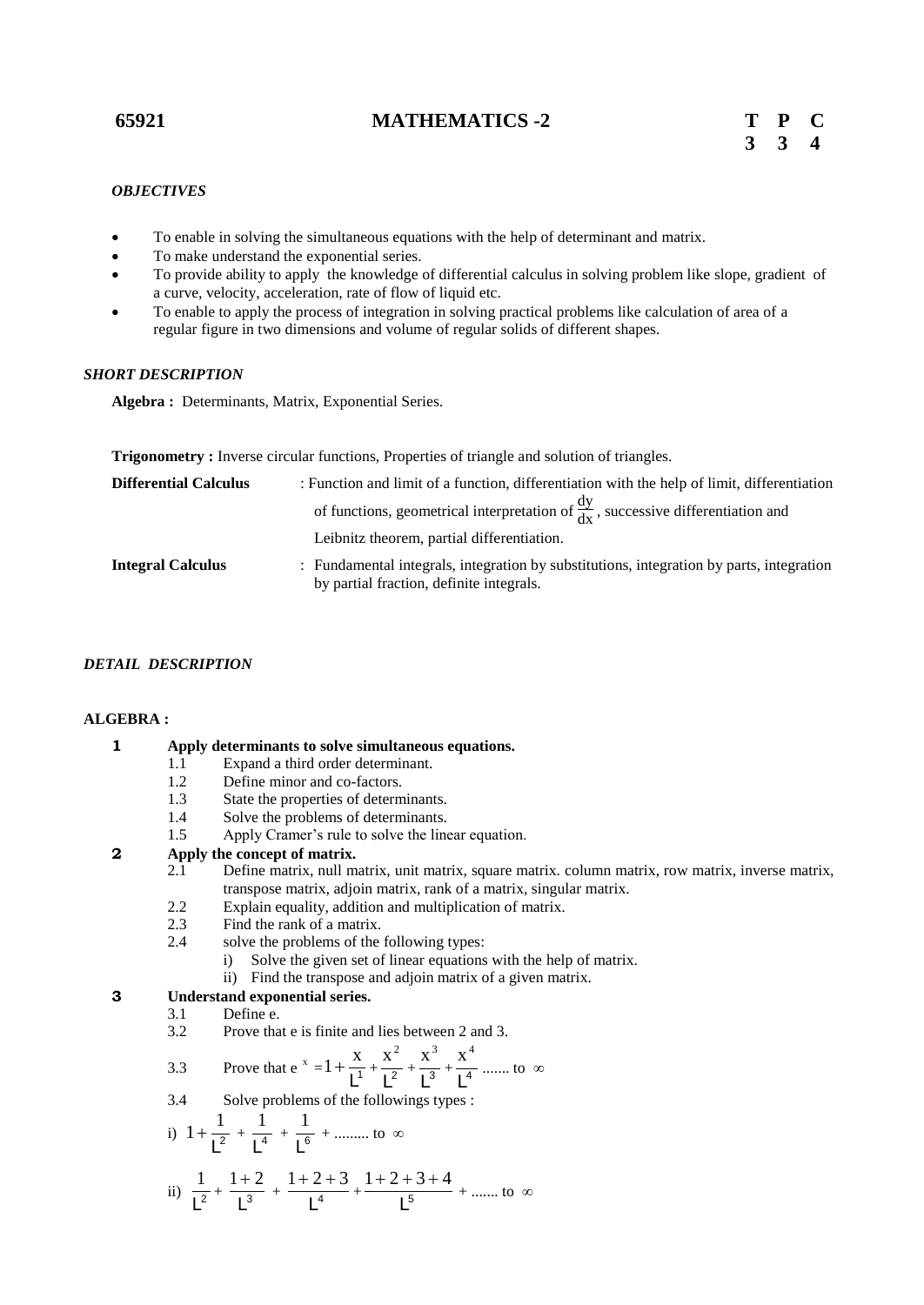#### **TRIGONOMETRY**

#### **4 Apply the concept of inverse circular function.**

- 4.1 Explain the term inverse circular function and principal value of a trigonometrical ratio.
- 4.2 Deduce mathematically the fundamental relations of different circular functions.
- 4.3 Convert a given inverse circular function in terms of other functions.
- 4.4 Prove mathematically

i) 
$$
\tan^{-1} x + \tan^{-1} y = \tan^{-1} \frac{x + y}{1 - xy}
$$
.

ii) 
$$
\tan^{-1} x + \tan^{-1} y + \tan^{-1} z = \tan^{-1} \frac{x + y + z - xyz}{1 - xy - yz - zx}
$$

iii) 
$$
\sin^{-1} x + \sin^{-1} y = \sin^{-1} \left( x \sqrt{1 - y^2} + y \sqrt{1 - x^2} \right)
$$

iv) 2 tan<sup>-1</sup> x = sin<sup>-1</sup> 
$$
\frac{2x}{1+x^2}
$$
 =cos<sup>-1</sup>  $\frac{1-x^2}{1+x^2}$  =tan<sup>-1</sup>  $\frac{2x}{1-x^2}$ 

4.5 Solve problems of the following types.

a) 
$$
2 \tan^{-1} \frac{1}{3} + \tan^{-1} \frac{1}{4} = \frac{\pi}{4}
$$

- b) cos tan  $^{-1}$  cot sin  $^{-1}$  x = x.
- c) Prove that the area of the segment cut from a circle of radius r by a chord at a distance d from the centre is given by

$$
K = r^2 \cos^{-1} \frac{d}{r} - d\sqrt{r^2 - d^2}
$$

#### **5 Apply the principle of properties of triangles.**

5.1 Prove the followings identities : i)  $\frac{a}{\sin A} = \frac{b}{\sin B} = \frac{c}{\sin C} = 2R$ . ii)  $a^2 = b^2 + c^2 - 2bc \cos A$ iii)  $a = b \cos C - c \cos B$ . v)  $\Delta = \frac{1}{2}$  $\frac{1}{2}$  bc sin A. 5.2 Establish the followings. a) tan 2  $\frac{A}{2} = \sqrt{\frac{(s-b)(s-c)}{(s-b)(s-c)}}$  $s(s - a)$  $s - b$ ) $(s - c$  $\overline{a}$  $-b$ )(sb) tan 2  $\frac{B-C}{C}$  =  $b + c$ b - c  $^{+}$ cot 2 A abc

c) 
$$
\Delta = \frac{\text{adoc}}{4R}
$$

5.3 Solve the problems of the following types:

i) Prove 
$$
\cos(B - C) + \cos A = \frac{bc}{2R}
$$

ii) An object experiences two forces  $F_1$  and  $F_2$  of magnitude 9 and 13 Newtons with an angle  $100^0$  between their directions. Find the magnitude of the resultant R.

#### **DIFFERENTIAL CALCULUS**

#### **6 Understand the concept of functions.**

- 6.1 Define constant, variable, function, domain, range
- 6.2 Solve problems related to functions.

#### **7 Understand the concept of limits.**

- 7.1 Define limit and continuity of a function.
- 7.2 Distinguish between  $\lim_{x \to a} f(x)$  and f(a).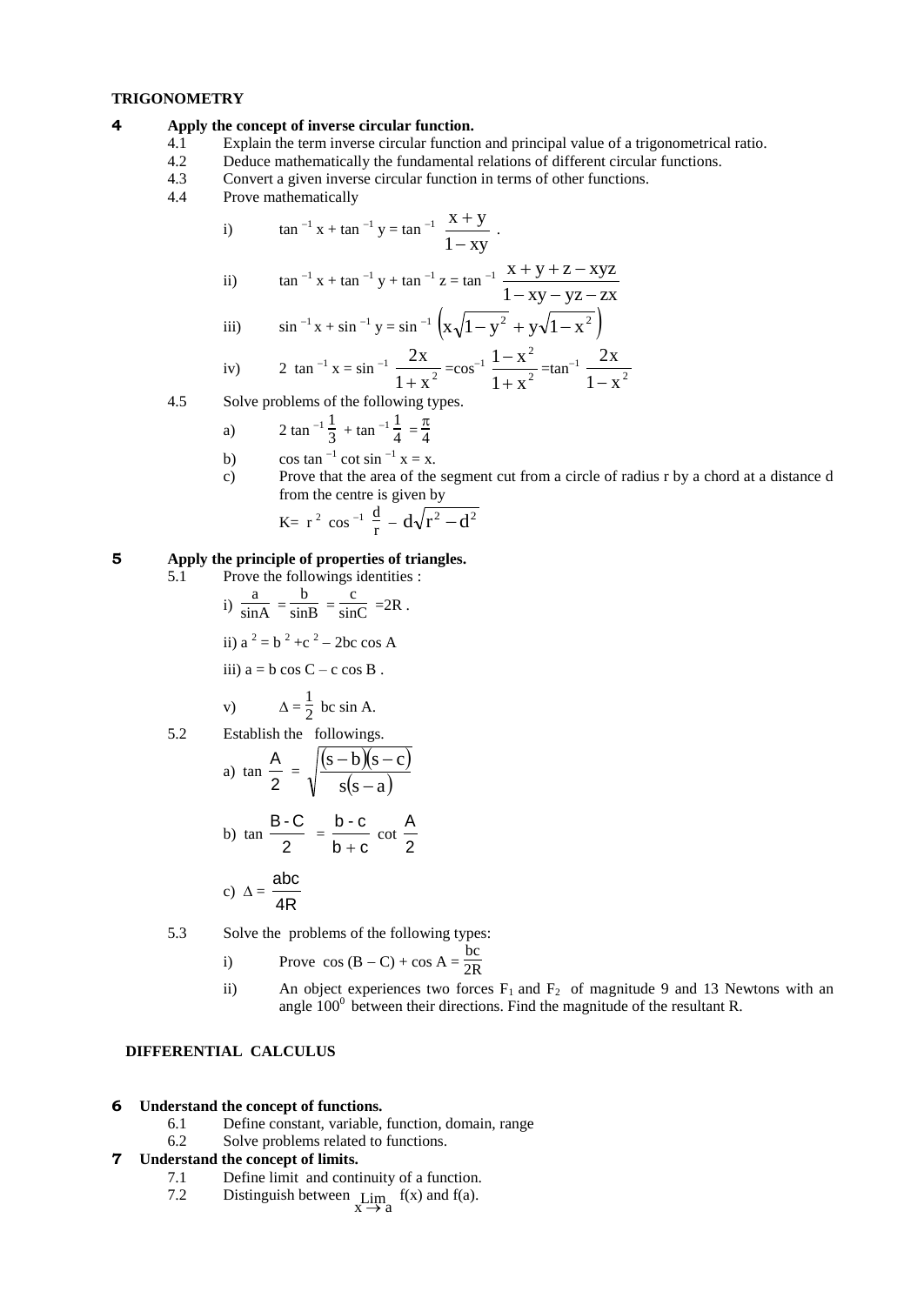7.3 Establish (i) 
$$
\lim_{x \to 0} \frac{\sin x}{x} = 1
$$

(ii) 
$$
\lim_{x \to 0} \frac{\tan x}{x} = 1
$$

#### **8 Understand differential co-efficient and differentiation.**

- 8.1 Define differential co-efficient in the form of
	- $\frac{dy}{dx} = \lim_{h \to 0}$  $f(x + h) - f(x)$ h
- 8.2 Find the differential co-efficient of algebraic and trigonometrical functions from first principle.

#### **9 Apply the concept of differentiation.**

- 9.1 State the formulae for differentiation:
	- (i) sum or difference
	- (ii) product
	- (iii) quotient
	- (iv) function of function
	- (v) logarithmic function
- 9.2 Find the differential co-efficient using the sum or difference formula, product formula and quotient formula.
- 9.3 Find the differential co-efficient function of function and logarithmic function.

# **10** Apply the concept of geometrical meaning of  $\frac{dy}{dx}$

- 10.1 Interpret  $\frac{dy}{dx}$  geometrically.
- 10.2 Explain  $\frac{dy}{dx}$  under different conditions
- 10.3 Solve the problems of the type: A circular plate of metal expands by heat so that its radius increases at the rate of 0.01 cm per second. At what rate is the area increasing when the radius is 700 cm ?

# **11 Use Leibnitz's theorem to solve the problems of successive differentiation.**<br>11.1 Find 2nd. 3rd and 4th derivatives of a function and hence find n

- Find 2nd, 3rd and 4th derivatives of a function and hence find n-th derivatives.
- 11.2 Express Leibnitz's theorem
- 11.3 Solve the problems of successive differentiation and Leibnitz's theorem.

#### **12 Understand partial differentiation.**

- 12.1 Define partial derivatives.
- 12.2 State formula for total differential.
- 12.3 State formulae for partial differentiation of implicit function and homogenous function.
- 12.4 State Euler's theorem on homogeneous function.
- 12.5 Solve the problems of partial derivatives.

## **INTEGRAL CALCULUS**

#### **13 Apply fundamental indefinite integrals in solving problems.**

- 13.1 Explain the concept of integration and constant of integration.
	- 13.2 State fundamental and standard integrals.
	- 13.3 Write down formulae for:
		- (i) Integration of algebraic sum.
			- (ii) Integration of the product of a constant and a function.
	- 13.4 Integrate by method of substitution, integrate by parts and by partial fractions.

a

13.5 Solve problems of indefinite integration.

#### **14 Apply the concept of definite integrals.**

- 14.1 Explain definite integration.
- 14.2 Interpret geometrically the meaning of  $\int_a^b$  $f(x) dx$
- 14.3 Solve problems of the following types: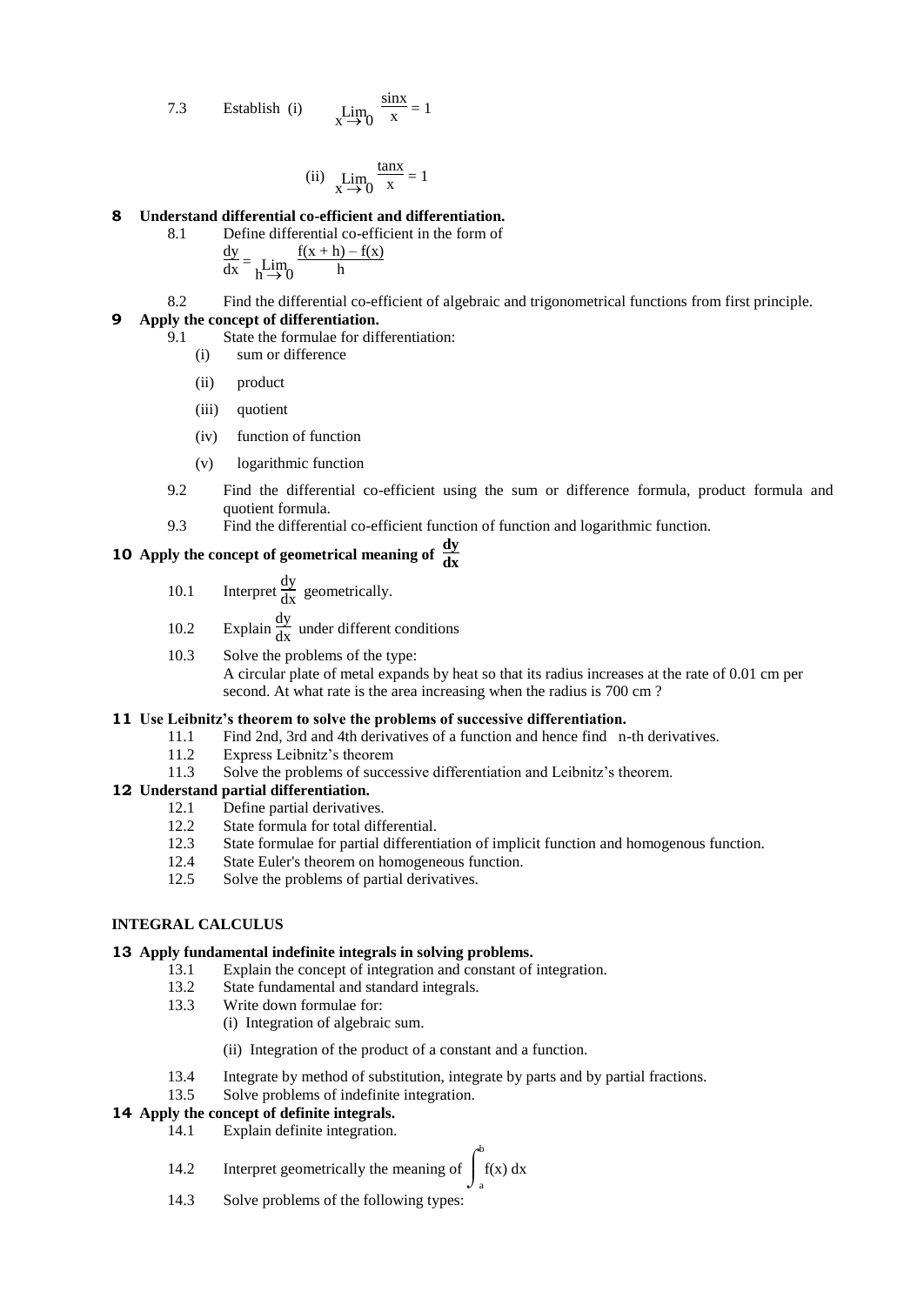(i) 
$$
\int_0^{\pi/2} \cos^2 x \, dx.
$$
 (ii)  $\int_0^1 \frac{(\sin^{-1} x)^2}{\sqrt{-x^2}} dx$ 

P\* =Practical continuous assessment

|                |                       | Reference                            |                                |
|----------------|-----------------------|--------------------------------------|--------------------------------|
| SL             | Athour                | Title                                | Publication                    |
| N <sub>0</sub> |                       |                                      |                                |
| 01             | S. P Deshpande        | Mathematics for Polytechnic Students | Pune Vidyarthi Graha Prakashan |
| 02             | H. K. Das             | Mathematics for Polytechnic          | S.Chand Prakashan              |
|                |                       | Students (Volume I)                  |                                |
| 03             | Shri Shantinarayan    | Engg. Maths Vol I & II               | S.Chand & Comp                 |
| 04             | Dr. B M Ekramul Haque | <b>Higher Mathematics</b>            | Akshar Patra Prakashani        |
| 05             | Md. Abu Yousuf        | Differential & Integral Calculus     | <b>Mamun Brothers</b>          |
|                |                       |                                      |                                |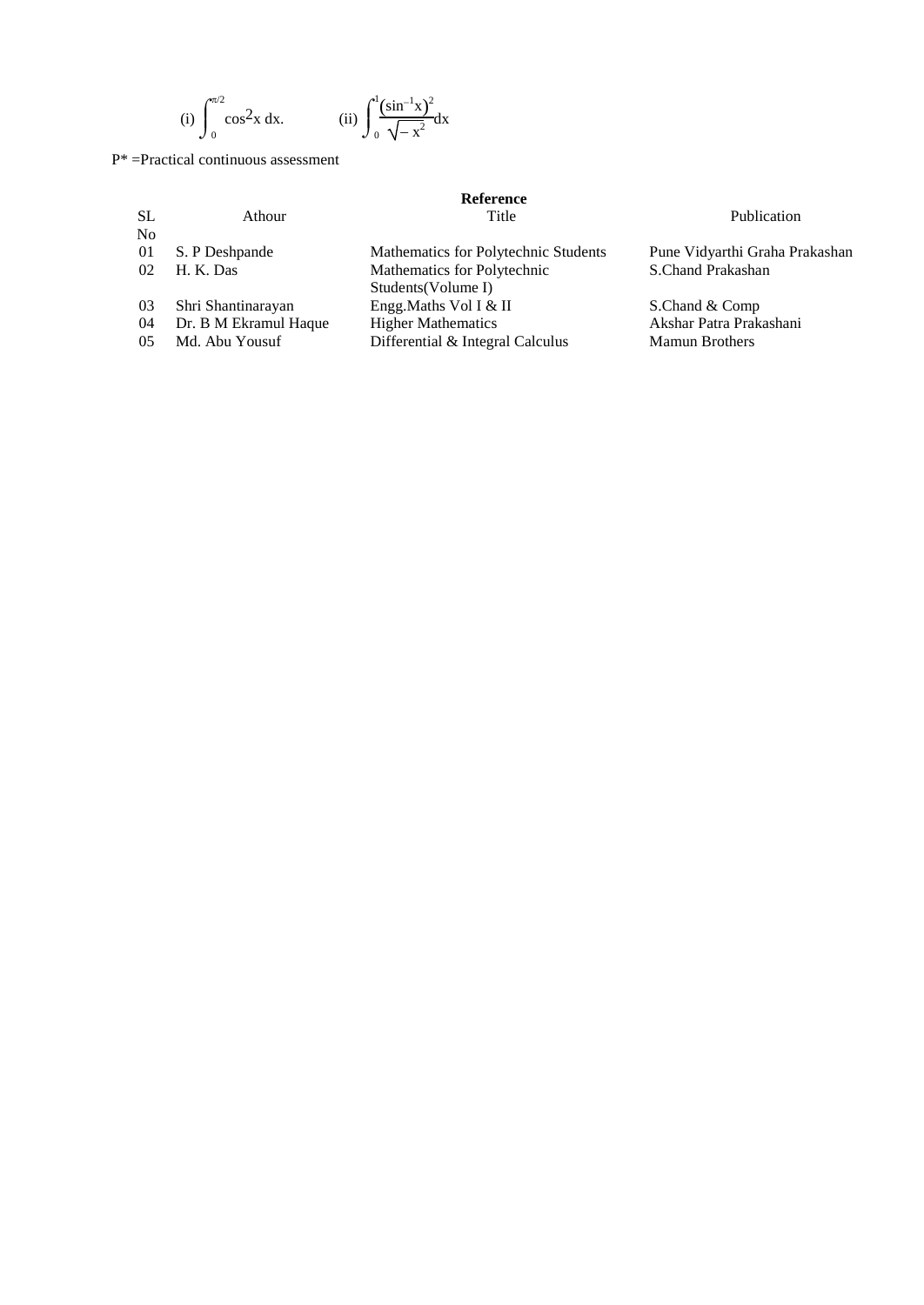## **65912 PHYSICS-1 T P C**



## **OBJECTIVES**

- To develop the students a background of basic science i.e. Physics required for understanding technological subjects.
- To develop a working knowledge of common engineering and industrial materials and to enable to determine through experiments the properties of such materials.
- To develop through experiments an understanding of fundamental scientific concept.
- To develop a basic knowledge and concept of physical properties of common engineering and industrial materials.

## **SHORT DESCRIPTION**

Measurement, Units; Vector and Scalar quantities; Motion and Equations of motion; Force and Newton's Laws of motion; Gravity and Gravitation; Simple Harmonic motion; Hydrostatics; Surface tension and viscosity; Pressure, Sound; wave and sound Concepts and nature of sound, Velocity of sound, Ultrasonic.

## **DETAIL DESCRIPTION**

### **THEORY :**

## **1. PHYSICAL WORLD AND MEASUREMENT**

- 1.1. Nature of Physical World.
- 1.2. Scope and Excitement of Physics.
- 1.3. Few Terms about Physics.
- 1.4. Physics and other world of Technological Knowledge.
- 1.5. Principle of Measurement.
- 1.6. Fundamental and Derived Quantities and Units.
- 1.7. Dimensions of Units.
- 1.8. Errors in Measurement.

## **2. SCALAR AND VECTOR QUANTITIES**

- 2.1 Define vector and scalar quantities with examples.
- 2.2 Show the various representations of the vector quantities; and representation of a vector by unit vector.
- 2.3 Find and explain the resultant of two vectors in different directions.
- 2.4 Resolve a vector into horizontal & vertical component.
- 2.5 Explain the dot and cross product of two vectors.
- 2.6 Define laws of triangle of vector.

### **3. MOTION AND EQUATIONS OF MOTION**

- 3.1 Define rest and motion
- 3.2 Classify and explain of motion.
- 3.3 Define and explain displacement, speed, velocity, acceleration and retardation.
- 3.4 Deduce the relationship between displacement, velocity, acceleration and retardation from these definitions.
- 3.5 Motion of a Projectile.
- 3.6 Equation of motion of a freely moving body thrown obliquely vertically upward or motion of a projectile.
- 3.7 Define angular velocity and linear velocity with their units.
- 3.8 Deduce the relation between angular velocity and linear velocity.
- 3.9 Define centripetal and centrifugal force with examples.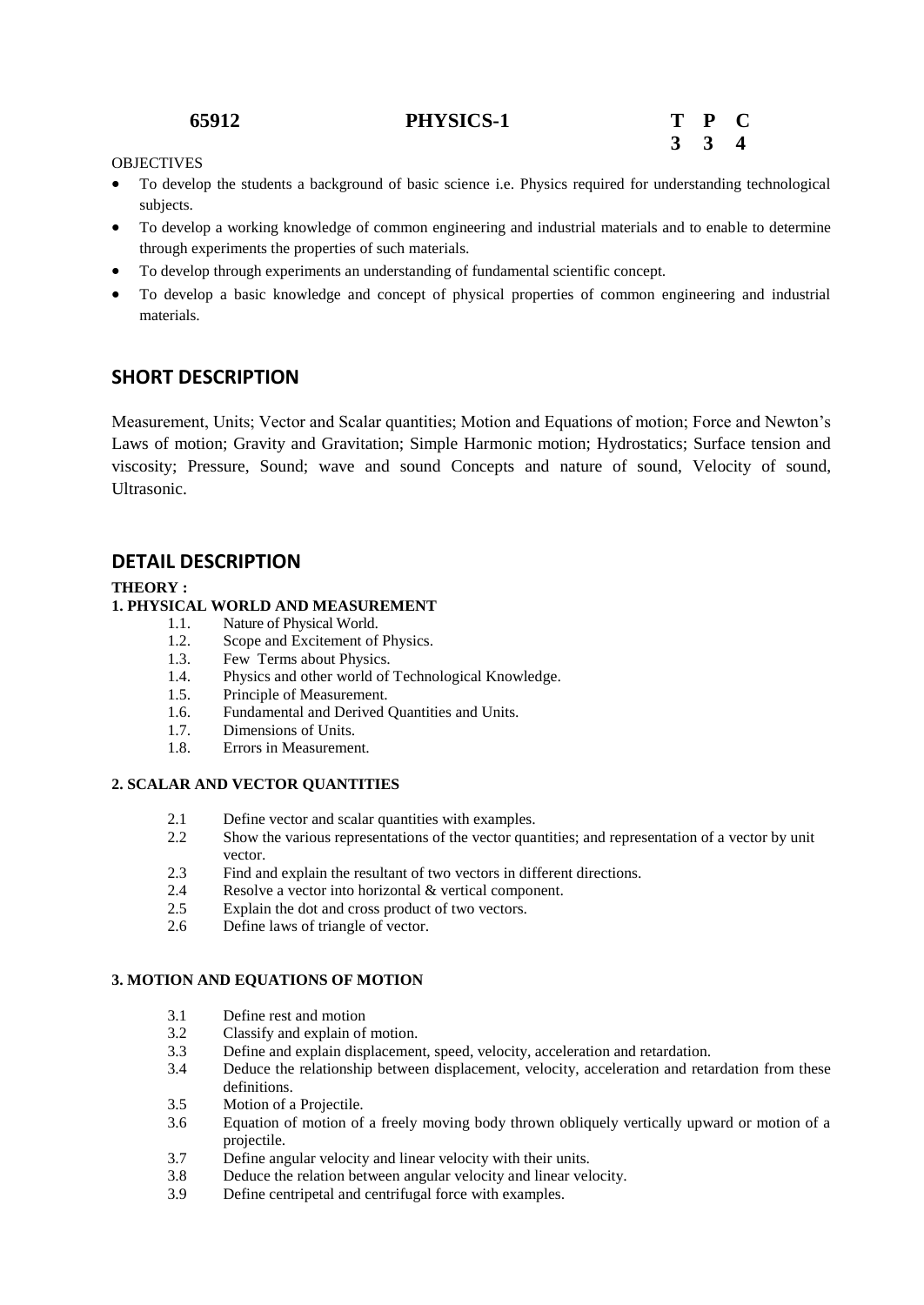- 3.10 Prove that centrifugal force = r  $mv<sup>2</sup>$
- 3.11 State and explain the laws of falling bodies and mention the equation of motion of a body when it is projected vertically upwards or downwards.

## **4. NEWTON'S LAWS OF MOTION FORCE AND FRICTION**

- 4.1 Define force.
- 4.2 State Newton's laws of motion.<br>4.3 Define different units of force and
- 4.3 Define different units of force and their correlation and also mention the dimension of force.<br>4.4 Prove P=mf from Newton's 2nd law of motion
- Prove P=mf, from Newton's 2nd law of motion.
- 4.5 Find out the resultant of parallel forces.
- 4.6 Define inertia and momentum
- 4.7 State and prove the principles of conservation of momentum.
- 4.8 Define friction and describe the different kinds of friction.
- 4.9 Define the co-efficient of static friction.<br>4.10 Show that the co-efficient of static friction.
- 4.10 Show that the co-efficient of static friction is equal to the tangent of angle of repose 4.11 State the merits and demerits of friction.
- State the merits and demerits of friction.

#### **5. GRAVITY AND GRAVITATION**

- 5.1 Define and explain the Kepler's Law.
- 5.2 Define gravity and gravitation.
- 5.3 Define and determine the gravitational constant (G) and also mention its units and dimension.
- 5.4 Define acceleration due to gravity 'g' and also mention its units and dimension.
- 5.5 Discuss the variation of 'g' at different places.
- 5.6 Define mass and weight with their units and dimension.<br>5.7 Distinguish between mass and weight.
- Distinguish between mass and weight.
- 5.8 Define and explain gravitational potential and escape velocity

#### **6. SIMPLE HARMONIC MOTION (SHM)**

- 6.1 Define Periodic and simple harmonic motion (SHM).
- 6.2 State the characteristics of SHM.
- 6.3 Describe a simple pendulum and a second pendulum.
- 6.4 Define effective length, amplitude, phase, complete oscillation, period of oscillation, frequency.
- 6.5 State and explain the laws of simple pendulum.
- 6.6 Motion of simple pendulum and it's time period.

### **7. WORK, POWER AND ENERGY**

- 7.1 Define work, power and energy.
- 7.2 State the units and dimensions of work, power and energy.
- 7.3 State and prove the principle of the conservation of energy.
- 7.4 Define potential energy (PE ) and kinetic energy ( KE ).
- 7.5 Derive the equation of potential and kinetic energy.
- 7.6 Recognize that the useful work can be found from:

Efficiency  $=$ input work output work  $\times 100$ .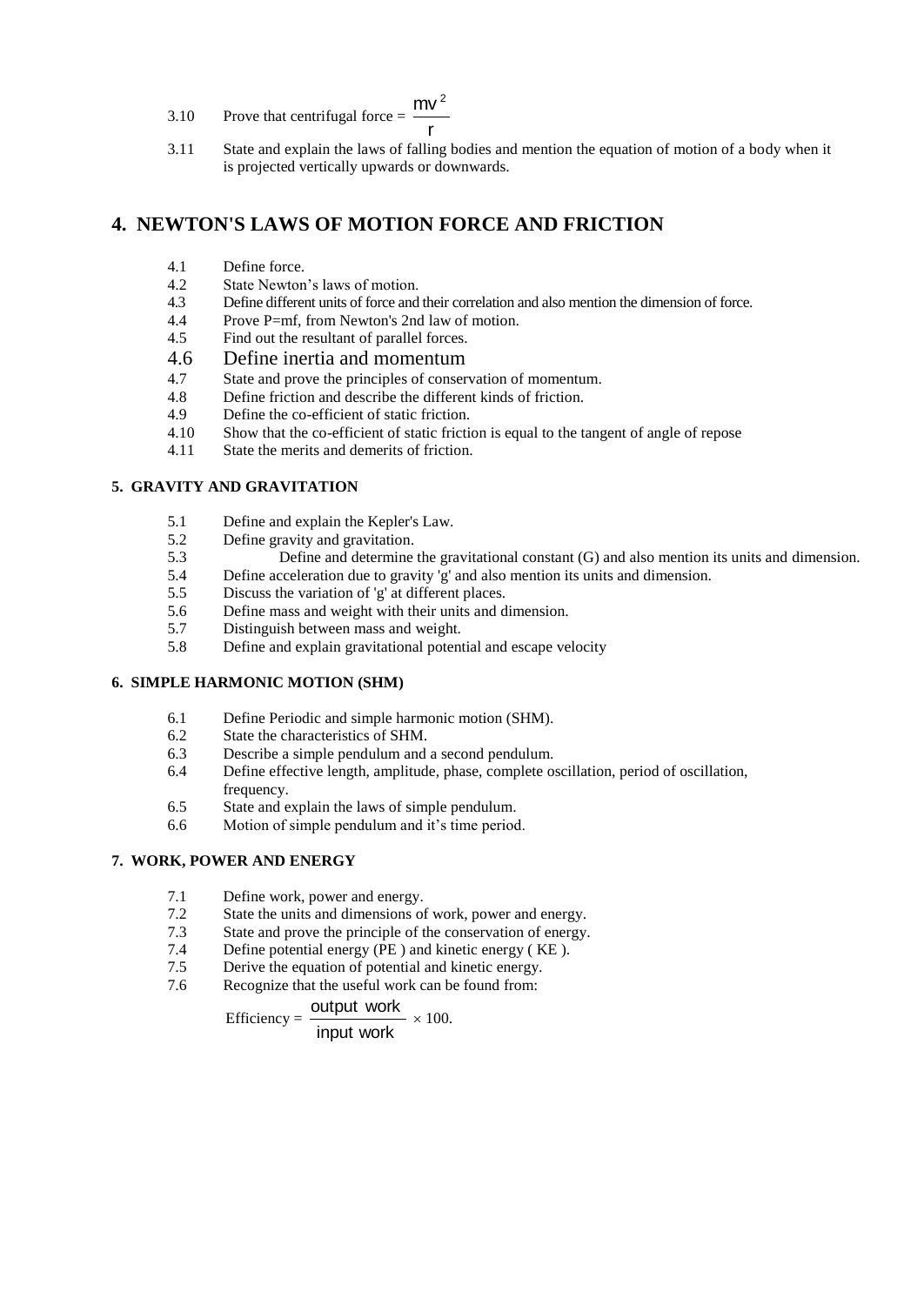## **8. ELASTICITY**

- 8.1 Name some of the general and special properties of matter.
- 8.2 Define Elasticity and Elastic limit.
- 8.3 Define perfectly elastic body and perfectly rigid body.
- 8.4 Define stress and strain with their units and dimensions.
- 8.5 State and explain the Hook's law.
- 8.6 Describe various kinds of modulus of elasticity.
- 8.7 Mention the units and dimensions of modulus of elasticity.
- 8.8 Define and explain Poisson's ratio.

## **9. HYDROSTATICS**

- 9.1 Define pressure as force per unit area and state that it is measured in  $N/m^2$ or Pascal.
- 9.2 State characteristics of liquid pressure.
- 9.3 Establish the pressure at a point in a fluid depend upon the density of the fluid, the depth in the fluid and acceleration due to gravity.
- 9.4 Surface tension and surface energy, Angle of contact.
- 9.5 Capillarity and theory of capillarity.
- 9.6 Viscosity and co-efficient of viscosity.
- 9.8 Necessity of viscosity.

## **10. WAVE AND SOUND**

- 10.1 Wave and wave motion.
- 10.2 Transverse wave and longitudinal wave.
- 10.3 Some definitions relating waves.
- 10.4 Progressive wave and stationary waves.
- 10.5 Equation of progressive wave.
- 10.6 Sound and production of sound.
- 10.7 Sound is a longitudinal traveling wave.
- 10.8 Interference of sound: Constructive and Destructive interference.
- 10.9 Define beats and Mechanism of formation of beats.

## **11. SOUND AND VELOCITY OF SOUND**

- 11.1 Identify that sound is produced by vibration and travels through a medium as a longitudinal wave.
- 11.2 Recognize that sound can be produced of different pitches (frequencies) & that the human ear has an audible frequency range covering approximately 20 Hz to 20 KHz.
- 11.3 State the approximate frequency range for
- a. infrasonic sound, b. Ultrasonic (supersonic) sound.
- 11.4 Explain how sound is absorbed, reflected & refracted by different types of surface.
- 11.5 Describe the practical uses of echo sounding devices.
- 11.6 Define velocity of sound.
- 11.7 State the velocity of sound at NTP in still air.
- 11.8 Compare the effects of pressure, temperature & humidity on the velocity of sound in air.